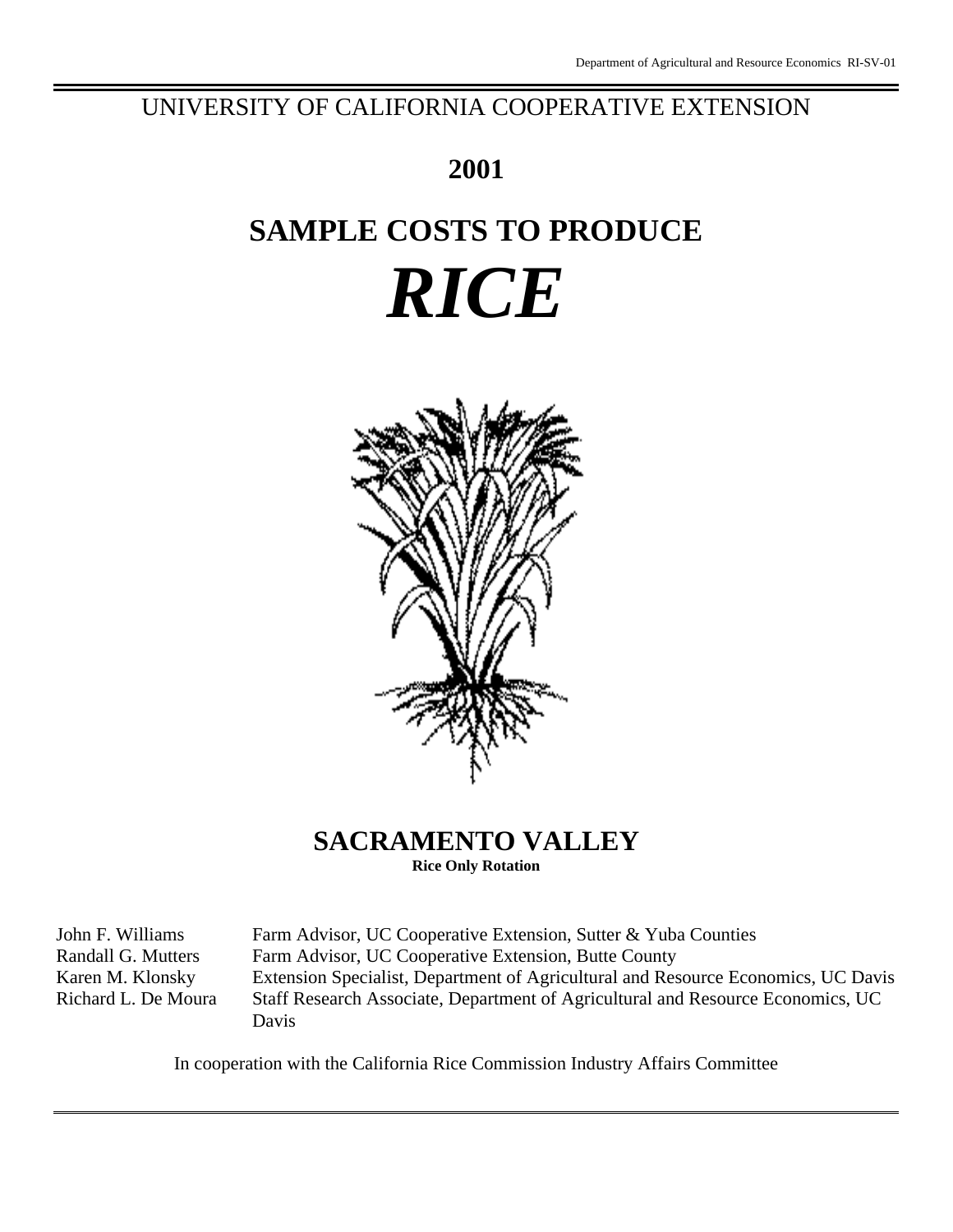### **UNIVERSITY OF CALIFORNIA COOPERATIVE EXTENSION**

### **SAMPLE COSTS TO PRODUCE RICE Sacramento Valley - 2001**

#### **CONTENTS**

**Acknowledgements**. The authors wish to acknowledge the valuable input of the California Rice Commission's Industry Affairs Committee. Under the capable leadership of chairman Don Bransford, the members enthusiastically discussed all aspects of rice production costs, leading to a consensus that is truly representative of rice production in the Sacramento Valley. Members Don Bransford, Steve Butler, Jerry Cardoso, Joe Carrancho, Tom Coleman, Keith Davis, Sandy Denn, Carl Funke, Charlie Hoppin, Doug LaMalfa, Paul Lowrey, Larry Maben, Manuel Massa, Dean Miller, Rick Nelson, Jeff Norton, Chuck Pappageorge, Robert Paschoal, Lorenzo Pope, Frank Rehermann, Jim Rogers, Jim Seaver, Leslie Swaner, Walt Trevethan, Bob Hedrick, Mark Lavy, Larry Middleton, Bill Baggett, Jerry Uhland, Vern Vierra.

#### **INTRODUCTION**

The sample costs to produce rice in the Sacramento Valley are presented in this study. The study is intended as a guide only, and can be used in making production decisions, determining potential returns, preparing budgets and evaluating production loans. The practices described are based on production procedures considered typical for this crop and area but will not apply to every situation. Sample costs for labor, materials, equipment and custom services are based on current figures. A "*Your Costs*" column in Tables 1 and 2 is provided for you to enter your costs.

The hypothetical farm operation, production practices, overhead, and calculations are described under the assumptions. For additional information or explanation of calculations used in the study call the Department of Agricultural and Resource Economics, University of California, Davis, California, (530) 752- 3589 or the Sutter - Yuba (530) 822-7515, and Butte County (530) 538-7200 UC Cooperative Extension offices.

Sample Cost of Production Studies for many commodities are available and can be requested through the Department of Agricultural and Resource Economics, UC Davis, (530) 752-1515. Current studies, those produced during the last five years, can be downloaded from the department website www.agecon.ucdavis.edu or obtained from selected county Cooperative Extension offices.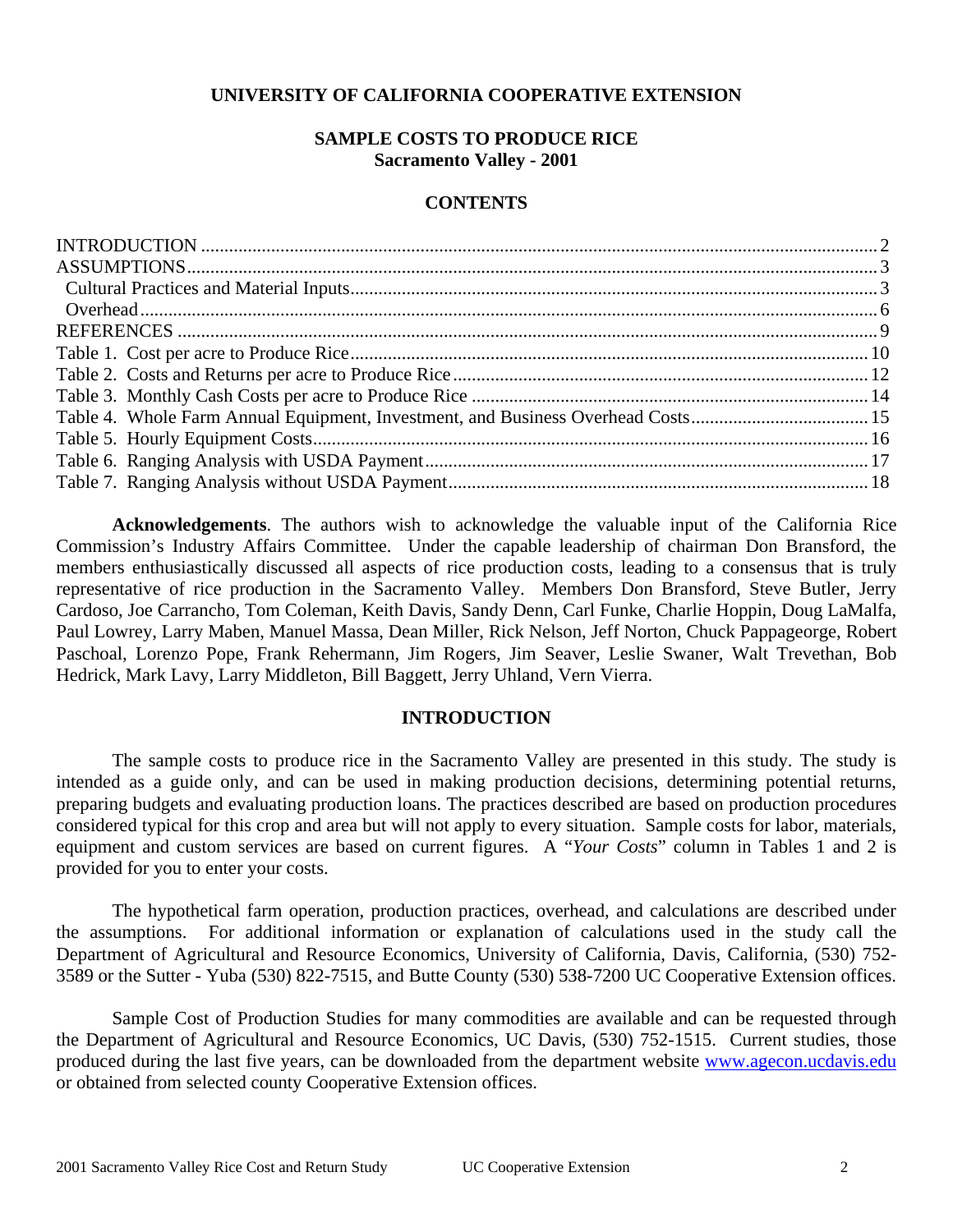#### **ASSUMPTIONS**

The following assumptions pertain to sample costs to produce rice in the Sacramento Valley. Practices described should not be considered recommendations by the University of California, but represent production procedures considered typical for this crop and area. Some of the costs and practices may not be applicable to your situation or used during every production year. Other practices not indicated may be needed.Cultural practices and costs to produce rice will vary by grower and region, and can be significant. The practices and inputs used in this cost study serve as a sample or guide, only. The costs are presented on an annual, per acre basis. **The use of trade names in this report does not constitute an endorsement or recommendation by the University of California nor is any criticism implied by omission of other similar products.**

**Farm**. This report is based on a hypothetical 720-acre farm. The grower owns 180 acres and rents 540 acres. Rice is grown on 700 acres and 20 acres (5 owned acres and 15 rented acres) are roads, irrigation systems, and farmstead. Typically, a grower with this amount of rice acreage will have several non-adjacent fields and the cultural practices will vary among fields. Additionally, extra costs may be involved for moving equipment between fields, but are not included in this study. No other crops are grown in rotation with the rice. Both the grower owned and rented land have a rice base and are eligible for farm program benefits. All operations are done on 100% of the acres unless noted.

#### **Cultural Practices and Material Inputs**

Land Preparation. Most of the primary tillage which includes chiseling, plowing, discing, land leveling, laser leveling, and rolling is normally done from March through May. In this study, the permanent levees, 5% of the acres, are reworked and drains are maintained as necessary. The Endangered Species Act may affect the way the drains are maintained and additional costs may be incurred. All fields are chiseled two times to open the ground and dry the soil. Ten percent of the acreage is plowed once, usually in the fall. This is followed by two discings to break up large clods and to increase the soil's drying surface. The field is then leveled and smoothed with a triplane. Laser leveling is done once every seventh year and in this study 1/7 of the cost is charged to the cultural operations each year. The ground is rolled with a corrugated roller prior to flooding and planting.

**Planting**. Water seeding in contrast to drill-seeding or dry-seeding is the primary seeding method in California. The soil is flooded, the seed is soaked and drained, and then the seed is broadcast by air on the fields. Most planting is done from April 20 to May 20, but sometimes continues into June.

**Irrigation**. The grower purchases the majority of the irrigation water from an irrigation district and growers may supplement this with well water. The grower pays the water costs on both the rented and grower owned land. Irrigation districts in the valley were surveyed for water cost, and rice acres in the district to obtain a weighted average water cost. The seasonal cost of irrigation water for this study is \$54.13 per surface acre.

**Fertilization**. Aqua ammonia at 120 pounds of N per acre is applied preplant with an aqua fertilizer injector 4 to 6 inches deep. At the same time, a "starter" fertilizer, ammonium phosphate (16-20-00) at 200 pounds per acre, is applied by air and incorporated with the aqua rig or roller. Zinc sulfate is applied by air to 50% of the acres. In July 33% of the acres are topdressed with ammonium sulfate at 26.25 pounds of N or 125 pounds of material per acre.

**Pest Management.** The pesticides and rates mentioned in this cost study are listed in UC *Integrated Pest Management Guidelines, Rice.* For more information on pest identification, monitoring, and management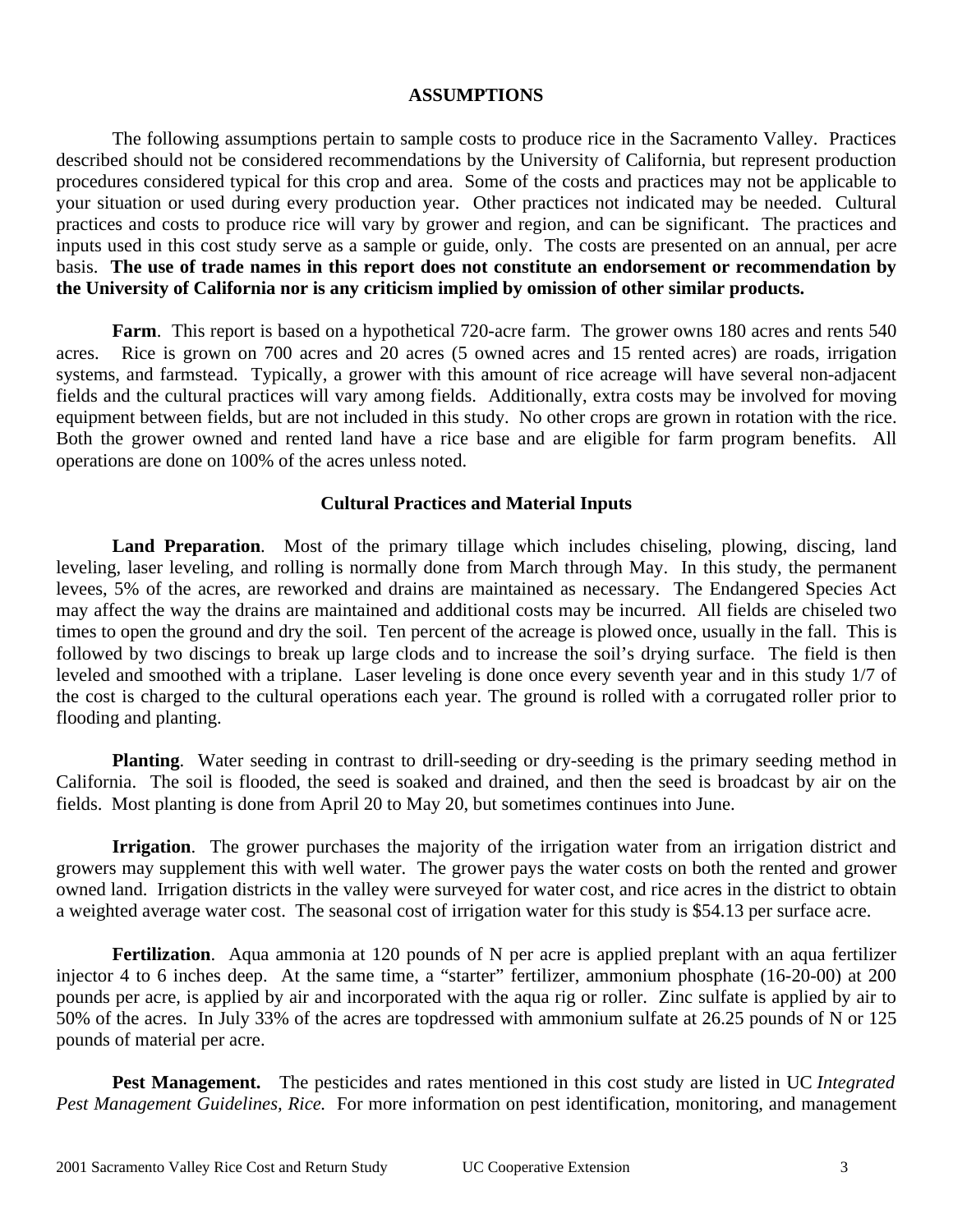visit the UC IPM website at www.ipm.ucdavis.edu. Written recommendations are required for many pesticides, and are made by licensed pest control advisors. For information on pesticide use permits, contact the local county agricultural commissioner's office.

*Weeds*. Broadleaf and grass weeds are controlled with separate aerial and ground applications. A grass herbicide, Ordram, is applied on 75% of the acres by air in May; also a broadleaf herbicide, Londax, is applied on 25% of the acres by air. A second application is made in June to control the remaining broadleaf and grass weeds. Two herbicides are used; Propanil as Super Wham or Stam is applied on 45% of the acres by ground and Grandstand is applied on 30% of the acres by air. The percentage of acres treated with the various herbicides reflects actual use as interpreted from the 1999 Pesticide Use Report, DPR.

*Insects and Algae.* Rice water weevil control begins in May after planting, by treating 30% of the acres, which includes the field borders or edges, levees, and field area adjacent to these areas with Warrior insecticide. In May, after planting, copper sulfate is applied to 50% of the acres to control shrimp and algae. Armyworms are controlled with one insecticide application of Warrior in July on 10% of the acres.

*Diseases.* Blast and aggregate sheath spot are controlled July through August with one application of Quadris on 25% of the acres.

**Harvest.** The rice crop is harvested at 22% kernel moisture (green rice) using one combine with a cutter-bar header. The grower also owns a self-propelled bankout wagon. The grain is dumped from the combine into the bankout wagon that hauls the grain to bulk grain trailers for transport to the dryer.

Growers may choose to own harvesting equipment, purchased either new or used, or hire a custom harvester. Many factors are important in deciding which harvesting option a grower uses. These considerations and appropriate method of analysis are discussed in *"Acquiring Alfalfa Hay Harvest Equipment: A Financial Analysis of Alternatives".*

**Transportation.** The grower pays the transportation of green rice from the field to the drier. Hauling grain from the drier to storage may be considered a processing or marketing expense, but is a cost and is reflected in the price returned to the grower. In this study, the cost of transporting the rice from the field to the drier is included, but the hauling cost between the drier and warehouse is not. The cost of transporting rice is based on a green weight of 95.34 hundredweight (cwt) per acre and a \$0.30 per cwt field pickup and hauling charge. In this study, green weight is the calculated weight of the harvested rice at 22% moisture, including 'invisible shrink' (see below).

**Drying and Storage.** Drying charges increase with moisture content and most dryers use a rate schedule that reflects the loss of moisture plus other 'invisible' losses in the system associated with immature kernels, dockage and dust. The non-moisture factor varies among dryers, but ranges from about 2% to 6%. Together, these losses are called 'shrink'. Rice is assumed to be dried to 13% moisture. The drying rate charge is multiplied by the green weight calculated above. With power costs increasing, a \$.05/cwt was added to the current rate charts which made the cost of drying the rice in this study \$0.73/cwt. Storage is charged at \$0.57/cwt on the dry weight and is similarly increased to estimate future power costs. Most of the drying cost is related to natural gas prices, and the storage cost to electricity prices.

**Yields**. The crop yield used in this study is 80 cwt per acre at 13% moisture. Yields have varied over the years in the Sacramento Valley and are shown in Table A.

.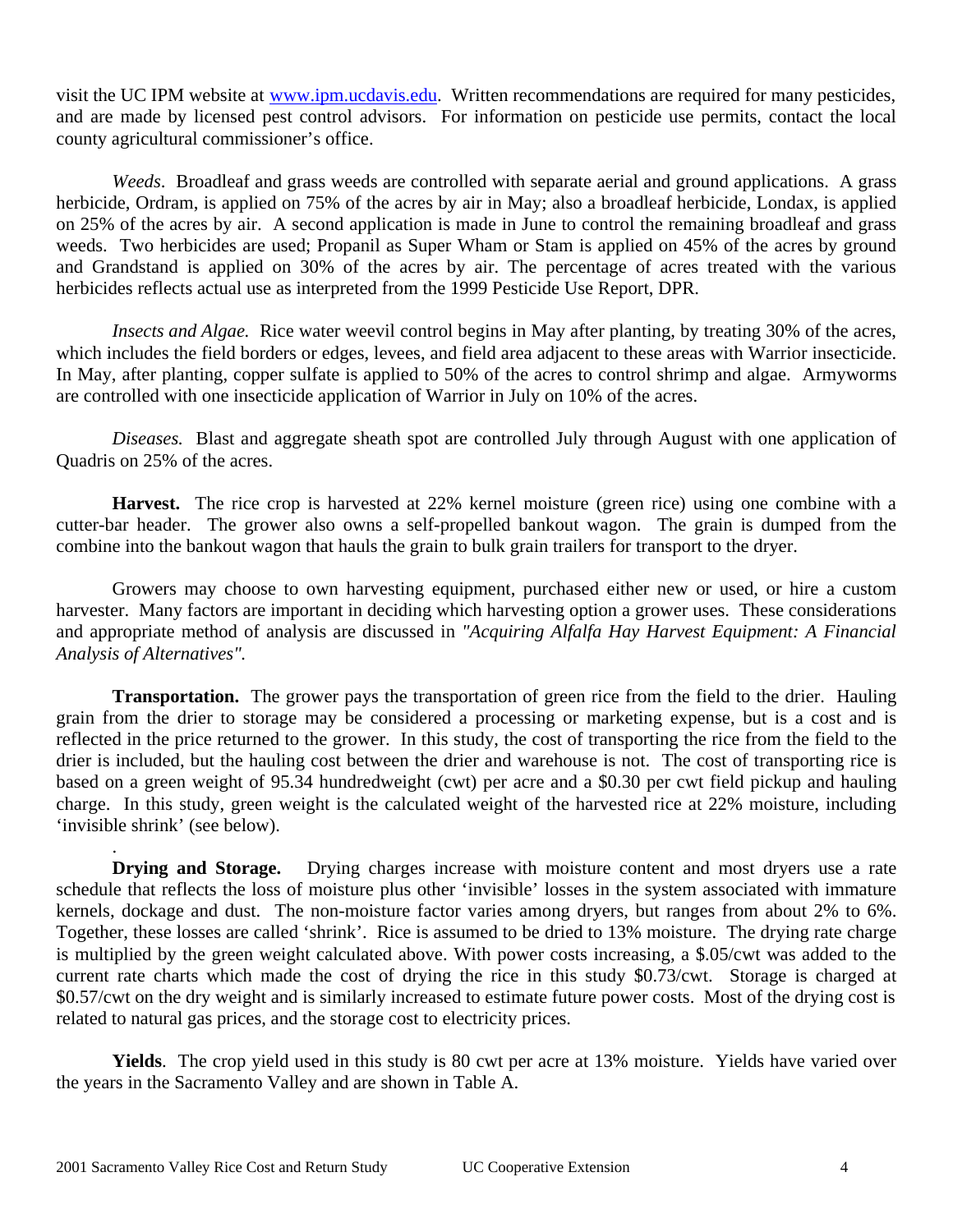|              | Rice Yields (cwt/acre) |      |      |      |      |  |  |  |  |  |  |
|--------------|------------------------|------|------|------|------|--|--|--|--|--|--|
| County       | 1995                   | 1996 | 1997 | 1998 | 1999 |  |  |  |  |  |  |
| <b>Butte</b> | 81.0                   | 80.8 | 89.0 | 69.0 | 73.8 |  |  |  |  |  |  |
| Colusa       | 80.0                   | 74.0 | 84.0 | 72.0 | 75.0 |  |  |  |  |  |  |
| Glenn        | 80.0                   | 75.8 | 85.0 | 70.0 | 75.0 |  |  |  |  |  |  |
| Placer       | 72.0                   | 75.2 | 78.8 | 70.0 | 62.0 |  |  |  |  |  |  |
| Sacramento   | 76.0                   | 80.0 | 80.0 | 74.0 | 86.0 |  |  |  |  |  |  |
| Sutter       | 81.0                   | 75.0 | 83.6 | 68.0 | 75.0 |  |  |  |  |  |  |
| Tehama       | 60.0                   | 70.0 | 60.5 | 63.0 | 66.0 |  |  |  |  |  |  |
| Yolo         | 76.2                   | 81.6 | 88.8 | 69.6 | 74.2 |  |  |  |  |  |  |
| Yuba         | 82.0                   | 76.0 | 84.0 | 69.0 | 66.0 |  |  |  |  |  |  |

Table A. Average Sacramento Valley Rice Yields by County

Source: County Crop Reports, 1995-1999.

**Returns**. A selling price of \$8.00 per cwt of grain is used to estimate income. This study also includes income received from the Production Flexibility Contract (PFC) component of the Agricultural Marketing Transition Act (AMTA) administered by the USDA Farm Service Agency. The PFC income is calculated by taking 85% of the payment yield and multiplying it by the payment rate. The 'payment yield' is an established yield used to compute the production flexibility contract and is frozen. In this study the payment yield is assumed to be 68.29 cwt per acre (established statewide average) and the payment rate is \$2.10 per cwt. Program support is calculated as  $68.29$  cwt/acre X  $.85$  X  $$2.10$ /cwt = \$121.98/acre. In practice, approximately 95% of the rice grown receives full payment; therefore, the calculated payment is multiplied by 95% to reflect the less than 100% payment of \$115.88. In this study the payment yield was reduced by 5% (68.29 X .85 X .95) to calculate the reduced return shown in Table 2. All rice acreage is assumed to be covered by program payments. However, maximum payment limitations may leave some acres uncovered and will reduce the average revenue per cwt.

The PFC payment rate is set by a number of factors at harvest time. Because the actual rate is not determined until the end of each growing season the USDA sets future PFC payment rates in a range. PFC payment rates change annually according to Table B. Contact the local Farm Service Agency office for further information about the support program.

| Table B. PFC Payments for Rice <sup>1</sup> |            |                  |       |  |  |  |  |  |  |  |  |
|---------------------------------------------|------------|------------------|-------|--|--|--|--|--|--|--|--|
| Fiscal                                      | <b>PFC</b> | $\sqrt{$}$ /cwt  |       |  |  |  |  |  |  |  |  |
| Year                                        | Payments   | MLA <sup>2</sup> | Total |  |  |  |  |  |  |  |  |
| 1998                                        | 2.92       | 1.45             | 4.37  |  |  |  |  |  |  |  |  |
| 1999                                        | 2.82       | 2.82             | 5.64  |  |  |  |  |  |  |  |  |
| 2000                                        | 2.60       | 2.82             | 5.42  |  |  |  |  |  |  |  |  |
| 2001                                        | 2.10       |                  | 2.10  |  |  |  |  |  |  |  |  |
| 2002                                        | 2.00       |                  | 2.00  |  |  |  |  |  |  |  |  |

<sup>1</sup>USDA-FSA Production Flexibility Contracts and Market Assistance Loans, Fact Sheet, revised August 2000. <sup>2</sup>Additonal funds provided by Omnibus Consolidated and Emergency Supplemental Appropriations Act, 1999.

**Assessments**. Under a state marketing order a mandatory assessment fee is collected and administered by the California Rice Research Board. This assessment of \$0.05 per dry hundredweight (cwt) pays for rice research in California. In addition, the California Rice Commission assesses the grower and handler each \$0.03675 per dry hundredweight for marketing activities.

**Straw Management**. Postharvest operations for straw management is done using three methods. The percent of acres utilizing specific straw management practices in this study is based on available industry information.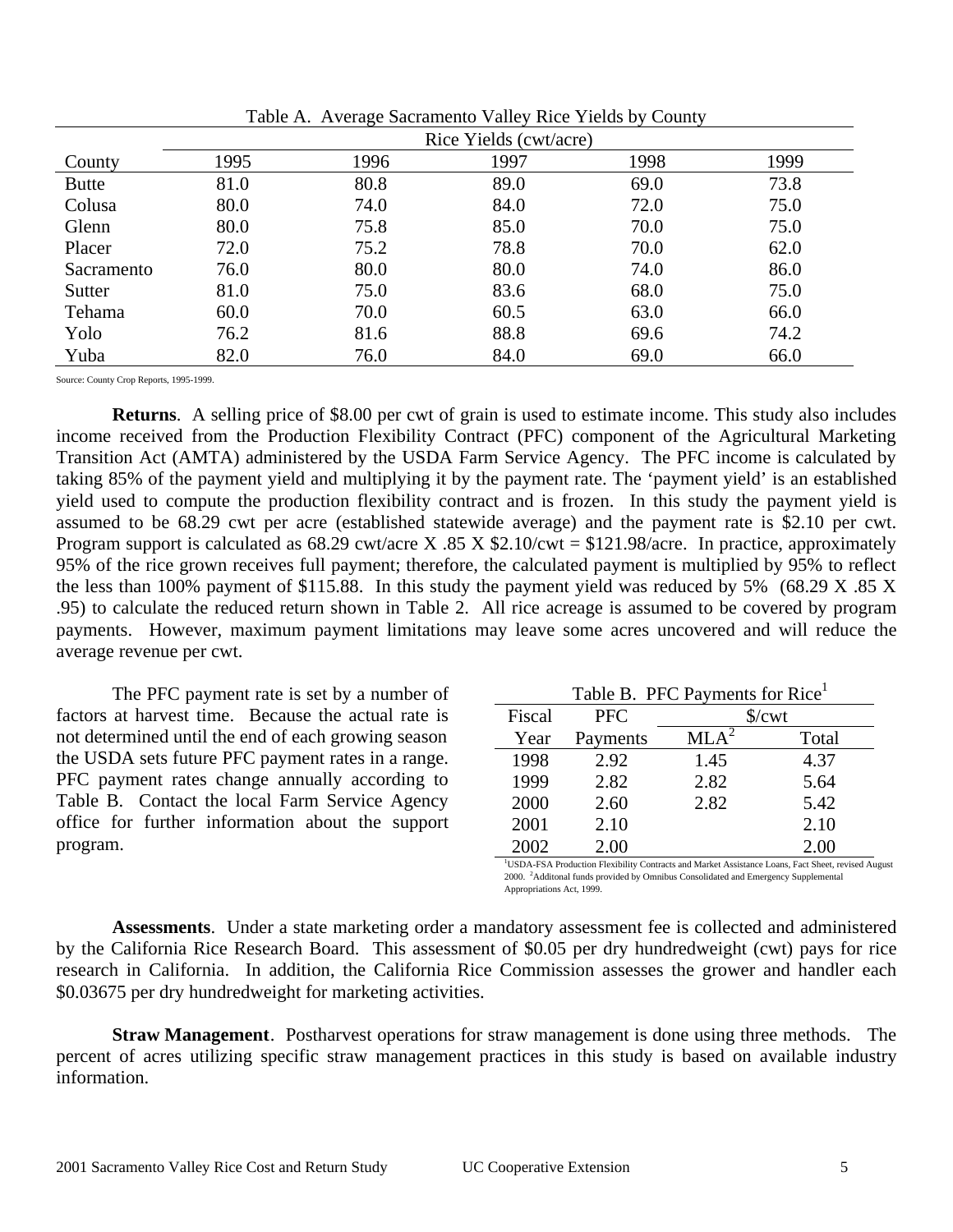(1) Rice straw burning is done on 15% of the acres in the fall and/or spring. Burning permits and fees vary for each air pollution control district. For this study, a \$25 burn permit is charged to the farm and additional \$0.50 per acre is charged for each acre burned. Check with the air pollution office in your county for burning regulations and fees. (2) The rice straw is chopped and then disced two times on 35% of the acres. (3) On 50% of the acres, the rice straw is chopped, flooded and rolled with a cage roller. Winter water costs for single and continuous flooding vary by district.

**Risk**. Risks associated with rice production are not assigned a production cost. While this study makes an effort to model a production system based on typical, real world practices, it cannot fully represent financial, agronomic and market risks which affect the profitability and economic viability of rice production.

**Labor**. Basic hourly wages for workers are \$8.50 per hour for both machine operators and non-machine workers. Adding 34% for the grower's share of federal and state payroll taxes, insurance and other benefits raises the total labor costs to \$11.39 per hour for machine operators and non-machine labor. The labor for operations involving machinery is 20% higher than the operation time to account for the additional time involved in equipment set up, moving, maintenance and repair.

#### **Overhead**

**Cash Overhead**. Cash overhead consists of various cash expenses paid out during the year that are assigned to the whole farm and not to a particular operation. These costs include property taxes, interest on operating capital, office expense, liability and property insurance, rents, and investment repairs. Cash overhead costs are included in Tables 1, 2, 3 and 4.

*Property Taxes.* Counties charge a base property tax at the rate of 1% on the assessed value of the property including land, equipment, buildings, and improvements. In some counties special assessment districts exist and charge additional taxes on property. For this study, county taxes are calculated as 1% of the average value of the property. Average value equals new cost plus salvage value divided by 2 on a per acre basis. Land value is assumed to remain unchanged.

*Interest On Operating Capital.* Interest on operating capital is based on cash operating costs and is calculated monthly until harvest at a nominal rate of 10.51% per year. It is assumed that all cash operations are financed. A nominal interest rate is the typical market cost of borrowed funds. The costs of postharvest operations are discounted back to the harvest month using a negative interest charge.

*Insurance.* Insurance for farm investments varies depending on the assets included and the amount of coverage. Property insurance provides coverage for property loss and is charged at 0.666% of the average value of the assets over their useful life. Liability insurance covers accidents on the farm and costs \$974 for the entire farm or \$1.35 per acre.

*Office Expense.* Office and business expenses are estimated at \$20 per acre. These expenses include office supplies, telephones, bookkeeping, accounting and legal fees, road maintenance, and miscellaneous business expenses.

*Rent.* Cash rents range from \$180 to \$300 per producing acre. The grower in this study rents 540 acres of which 525 are producing or planted acres and the grower pays \$225 per rented producing acre to the landlord. The rent cost is charged to the entire farm (700 acres) at \$169 per producing acre. The non-producing acres are roads, irrigation system, and equipment yard.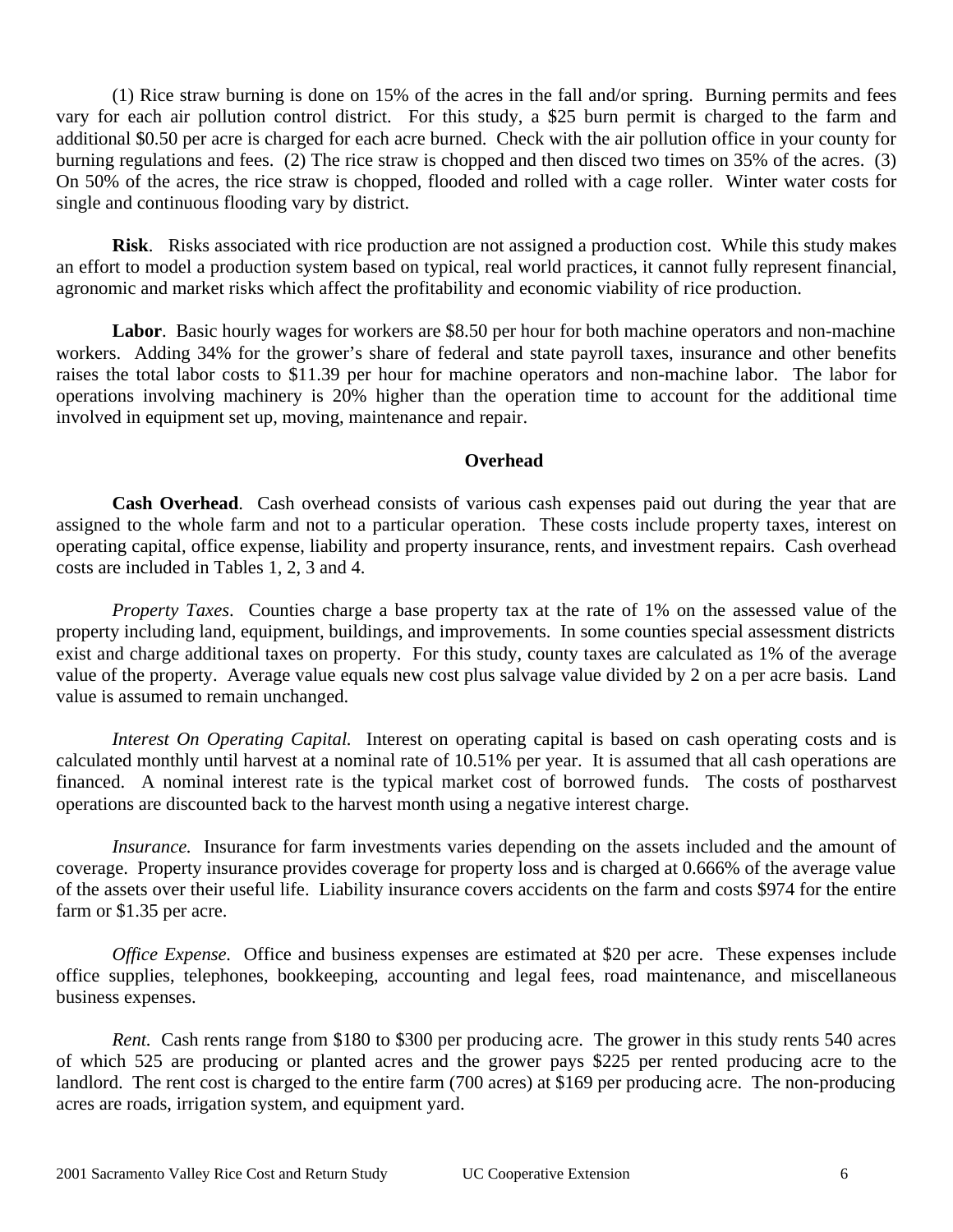*Investment Repairs.* Annual cash maintenance or repair costs are associated with investments under non-cash overhead. Repairs to the fuel tanks and pumps, shop building, shop tools, irrigations system, tool carrier, and fuel wagon are calculated at 10% of new cost distributed over the investment life.

**Non-cash Overhead**. Non-cash overhead is calculated as the capital recovery cost for equipment and other farm investments. This study shows the current purchase price for new equipment and then adjusts the price to 40% of new cost to indicate a mix of new and used equipment. Annual ownership costs for equipment and investments are shown in Tables 1, 2, and 4 as the capital recovery cost on an annual per acre basis.

*Capital Recovery Costs*. Capital recovery cost is the annual depreciation and interest costs for a capital investment. It is the amount of money required each year to recover the difference between the purchase price and salvage value (unrecovered capital). Put another way, it is equivalent to the annual payment on a loan for the investment with the down payment equal to the discounted salvage value. This is a more complex method of calculating ownership costs than straight-line depreciation and opportunity costs, but more accurately represents the annual costs of ownership because it takes the time value of money into account (Boehlje and Eidman). The calculation for the annual capital recovery costs is as follows:

> Purchase − Salvage Price Value  $\overline{a}$ Purchase  $-\frac{Salvage}{value}$  $\times$  Recover  $\chi$  Factor Capital<br>Recovery<br>Factor  $\mathbf{r}$  $\begin{array}{ccc}\n\text{Purchase} & - \text{Salvage} & \times & \text{Recovery} \\
> \text{Price} & \text{Value} & & \text{Factor}\n\end{array} \rightarrow$  + Salvage × Interest Value Rate  $\overline{a}$  $\mathbf{S}^{\text{c}}$

*Salvage Value*. Salvage value is an estimate of the remaining value of an investment at the end of its useful life. For farm machinery (tractors and implements) the remaining value is a percentage of the new cost of the investment (Boehlje and Eidman). The percent remaining value is calculated from equations developed by the American Society of Agricultural Engineers (ASAE) based on equipment type and years of life. The life in years is estimated by dividing the wearout life, as given by ASAE by the annual hours of use in this operation. For other investments including irrigation systems, buildings, and miscellaneous equipment, the value at the end of its useful life is zero. The salvage value for land is equal to the purchase price because land does not depreciate. The purchase price and salvage value for certain equipment and investments are shown in Table 5.

*Capital Recovery Factor.* Capital recovery factor is the amortization factor or annual payment whose present value at compound interest is 1. The amortization factor is a table value that corresponds to the interest rate used and the life of the machine.

*Interest Rate.* The interest rate of 6.70% used to calculate capital recovery cost is the United States Department of Agriculture-Economic Reporting Service's (USDA-ERS) ten year average of California's agricultural sector long-run real rate of return to production assets from current income. It is used to reflect the long-term realized rate of return to these specialized resources that can only be used effectively in the agricultural sector, not including inflation. In other words, the next best alternative use for these resources is in another agricultural enterprise.

*Land*. Land values range from \$3,100 to \$3,800. The grower in this study owns 180 acres of land that is valued at \$3,250 per acre or \$3,342 per producing acre. The cost is charged to the entire farm (700 acres) at \$836 per producing acre. Farmstead, roads, and the irrigation system are on 5 of the 180 acres.

*Irrigation System.* The irrigation system in this study is a portable PTO powered low lift pump. The water delivery system or returns system is not calculated as a cost in this study.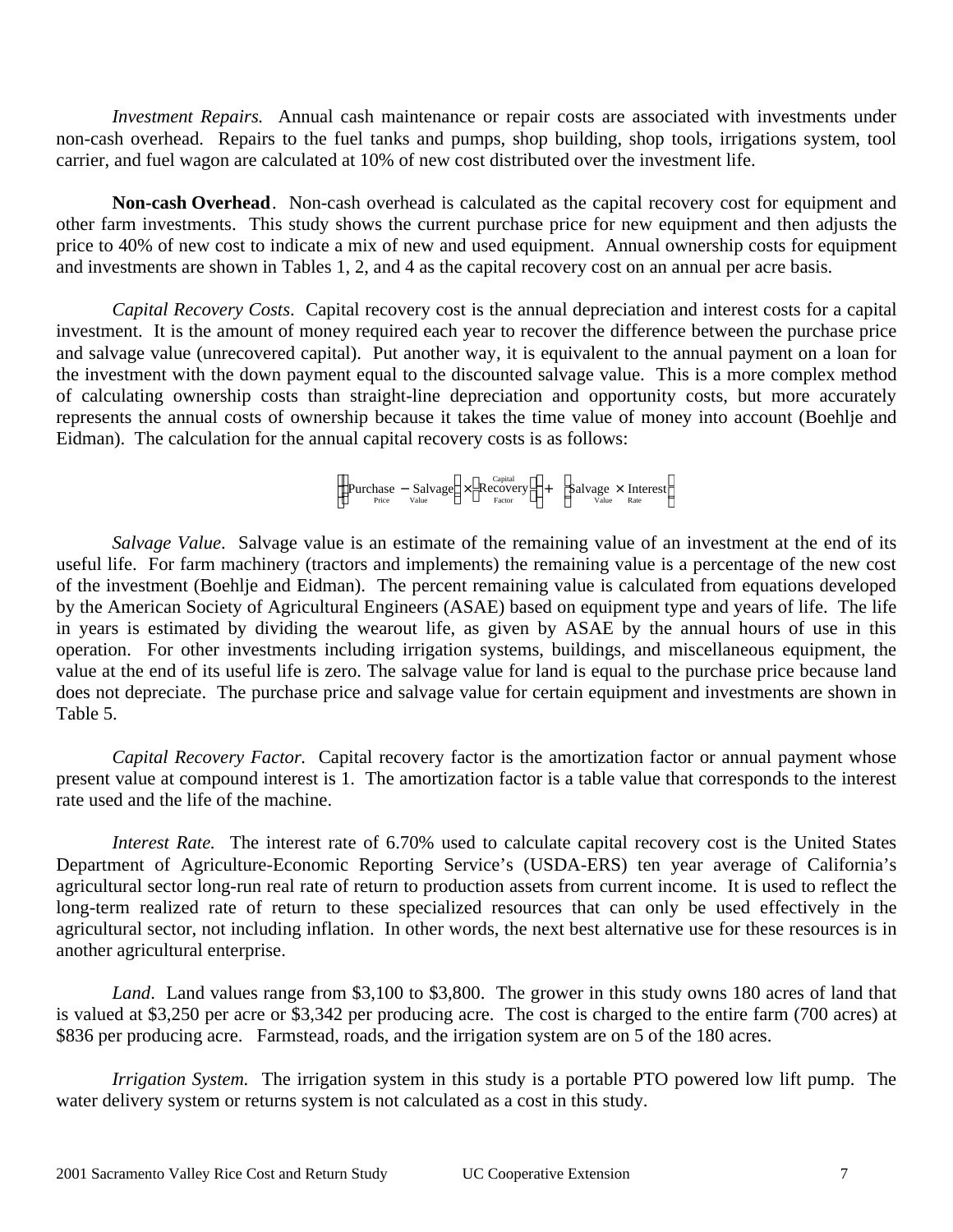**Equipment.** Equipment costs are composed of three parts: non-cash overhead, cash overhead, and operating costs. Both of the overhead factors have been discussed in previous sections. The operating costs consist of repairs, fuel, and lubrication. The fuel, lube, and repair cost per acre for each operation in Table 1 is determined by multiplying the total hourly operating cost in Table 5 for each piece of equipment used for the selected operation by the hours per acre. Tractor time is 10% higher than implement time for a given operation to account for setup, travel and down time.

*Repairs, Fuel and Lube.* Repair costs are based on purchase price, annual hours of use, total hours of life, and repair coefficients formulated by the American Society of Agricultural Engineers (ASAE). Fuel and lubrication costs are also determined by ASAE equations based on maximum PTO horsepower, and fuel type. Prices for on-farm delivery of diesel and gasoline are \$1.26 and \$1.51 per gallon, respectively.

**Rented Equipment.** A 200 HP 4WD tractor and a chisel are rented for one month (200 hours). The tractor is used to chisel 700 acres one time. In addition, the remaining available tractor time was used to triplane a portion of the acres. The operating expenses are included in the fuel, lube, and labor items in Table 2.

**Table Values.** Due to rounding, the totals may be slightly different from the sum of the components.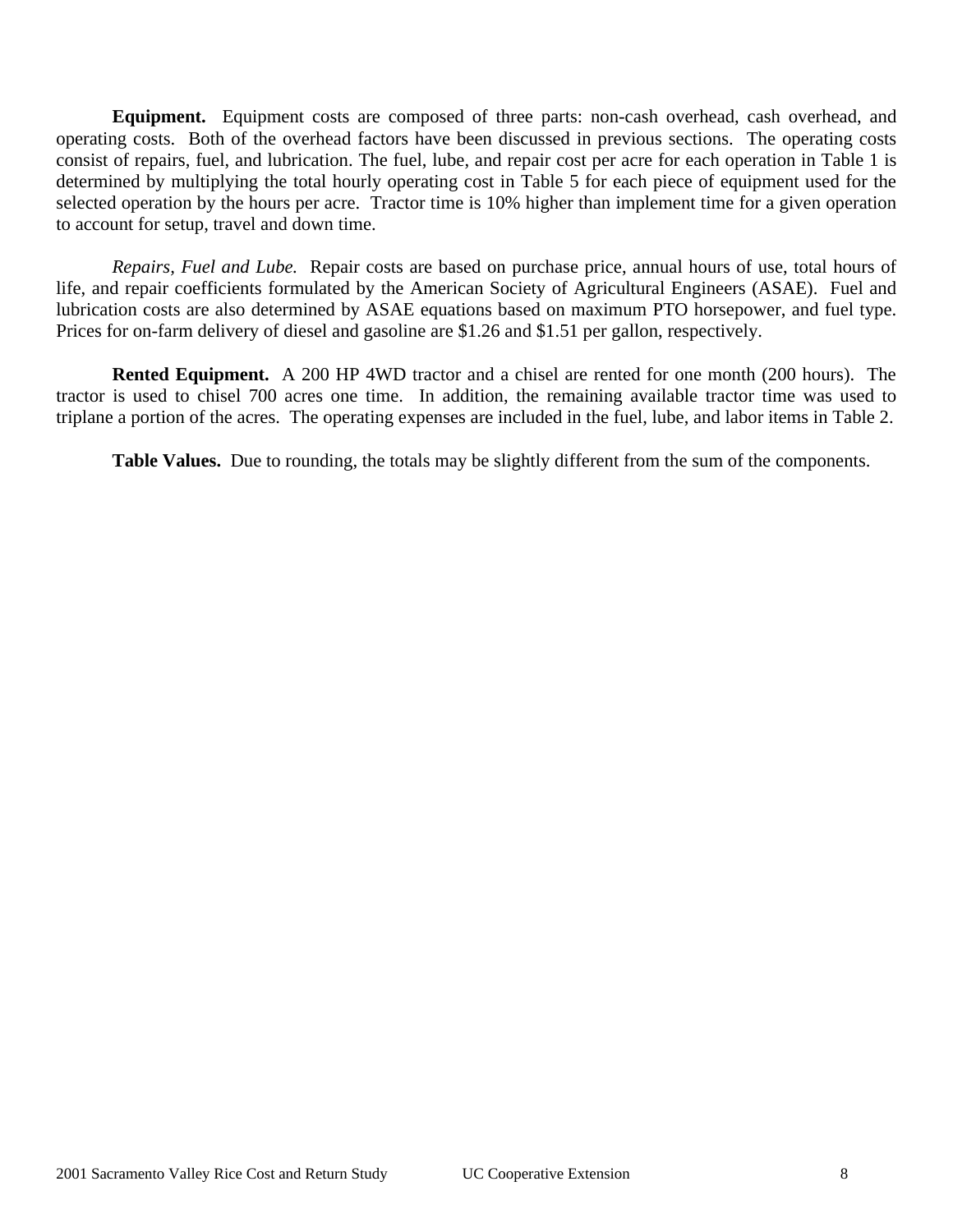#### **REFERENCES**

- Agricultural Commissioner. *Annual Crop Reports.* 1995-1999. Butte, Colusa, Glenn, Placer, Sacramento, Sutter, Tehama, Yolo, Yuba counties.
- American Society of Agricultural Engineers. 1994. *American Society of Agricultural Engineers Standards Yearbook*. Russell H. Hahn and Evelyn E. Rosentreter (ed.) St. Joseph, MO: 41st edition.
- Boelje, Michael D., and Vernon R. Eidman. 1984. *Farm Management*. John Wiley and Sons. New York, NY
- Blank, Steve, Karen Klonsky, Kim Norris, and Steve Orloff. 1992. *Acquiring Alfalfa Hay Equipment: A Financial Analysis of Alternatives*. University of California. Oakland, CA: Giannini Information Series No. 92-1.
- Integrated Pest Management Education and Publications. 1990. "UC Pest Management Guidelines, Rice". In M. L. Flint (ed.) *UC IPM Pest Management Guidelines*. University of California. Division of Agriculture and Natural Resources. Oakland, CA: Publication 3339.
- Statewide Integrated Pest Management Project. 1992. *Integrated Pest Management for Rice*. Second Edition. University of California. Division of Agriculture and Natural Resources. Oakland, CA: Publication 3280.
- USDA-ERS. 2000. *Farm Sector: Farm Financial Ratios*. Agriculture and Rural Economics Division, ERS. USDA. Washington, DC http://www.ers.usda.gov/data/farmbalancesheet/fbsdmu.htm; Internet; accessed January 4, 2001.
- Williams, John, Steve Scardaci, Cass Mutters, Karen Klonsky, Pete Livingston. 1998. *Sample Costs to Produce Rice, Sacramento Valley.* University of California Cooperative Extension. Department of Agriculture and Resource Economics. Davis, CA.

---------------------------------

For information concerning the above or other University of California publications, contact UC DANR Communications Services at 1-800-994-8849, online at www.ucop.edu, or your local county UC Cooperative Extension office.

The University of California, in accordance with applicable Federal and State law and University policy, does not discriminate on the basis of race, color, national origin, religion, sex, disability, age, medical condition (cancer–related), ancestry, marital status, citizenship, sexual orientation, or status as a Vietnam-era veteran or special disabled veteran.

Inquiries regarding the University's nondiscrimination policies may be directed to the Affirmative Action Director, University of California, Agriculture and Natural Resources, 1111 Franklin, 6<sup>th</sup> Floor, Oakland, CA 94607 5200 (510) 987-0096.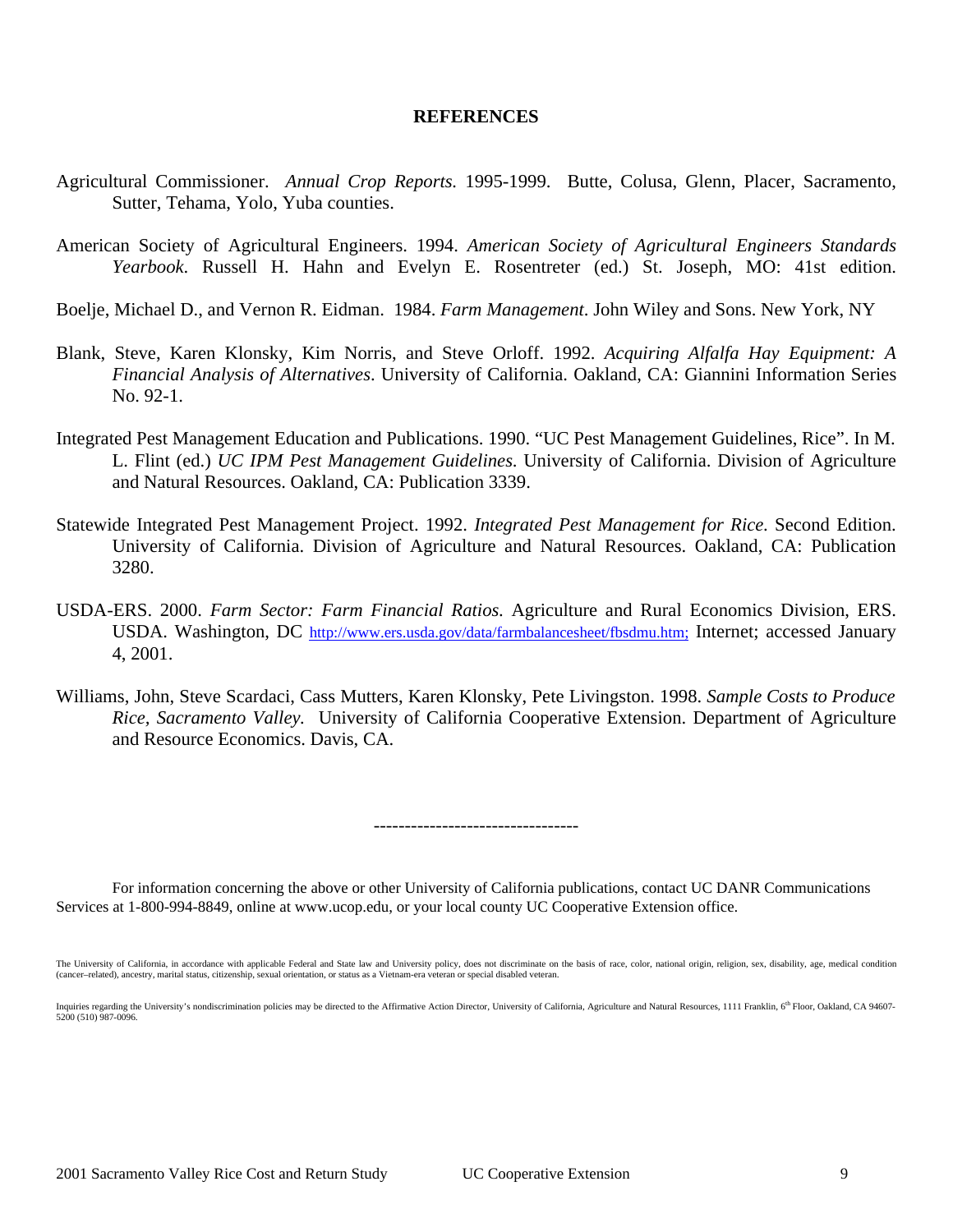#### UC COOPERATIVE EXTENSION Table 1 COSTS PER ACRE to PRODUCE RICE SACRAMENTO VALLEY - 2001

|                                        | Operation | Cash and Labor Cost per acre |                  |                  |                  |                |      |
|----------------------------------------|-----------|------------------------------|------------------|------------------|------------------|----------------|------|
|                                        | Time      |                              | Labor Fuel.Lube  | Material         | Custom/          | Total          | Your |
| Operation                              | (Hrs/A)   |                              | Cost & Repairs   | Cost             | Rent             | Cost           | Cost |
| Cultural:                              |           |                              |                  |                  |                  |                |      |
| <b>Maintain Drains</b>                 | 0.10      | $\mathbf{1}$                 | $\mathbf{1}$     | $\mathbf{0}$     | $\boldsymbol{0}$ | $\overline{2}$ |      |
| Maintain and Rework Levees             | 0.05      | $\mathbf{1}$                 | $\mathbf{1}$     | $\mathbf{0}$     | $\mathbf{0}$     | $\overline{2}$ |      |
| Chisel 2X                              | 0.33      | $\overline{4}$               | $\overline{4}$   | $\overline{4}$   | 7                | 18             |      |
| Plow - $10\%$ acre                     | 0.02      | $\overline{0}$               | $\overline{0}$   | $\mathbf{0}$     | $\mathbf{0}$     | $\mathbf{1}$   |      |
| Disc 2X                                | 0.28      | $\overline{4}$               | 7                | $\mathbf{0}$     | $\mathbf{0}$     | 10             |      |
| <b>Triplane Fields</b>                 | 0.20      | $\overline{4}$               | $\overline{c}$   | 1                | $\overline{4}$   | 11             |      |
| Laser Level - 1X/7yr                   | 0.00      | $\overline{0}$               | $\mathbf{0}$     | $\mathbf{0}$     | 11               | 11             |      |
| Fertilize - 16-20-0 @ 200 lb/ac        | 0.00      | $\mathbf{0}$                 | $\mathbf{0}$     | 26               | 9                | 35             |      |
| Insect - rice weevil 30% ac Warrior    | 0.00      | $\overline{0}$               | $\overline{0}$   | 3                | $\overline{2}$   | $\overline{4}$ |      |
| Fertilize - aqua 120 lbs N/acre        | 0.15      | $\overline{2}$               | 3                | 36               | 3                | 44             |      |
| Roll Final Seedbed                     | 0.11      | $\overline{2}$               | 3                | $\mathbf{0}$     | $\mathbf{0}$     | $\overline{4}$ |      |
| Fertilize - zinc 50% acre              | 0.00      | $\theta$                     | $\overline{0}$   | 9                | 3                | 12             |      |
| Irrigate                               | 1.00      | 11                           | $\mathbf{0}$     | 54               | $\boldsymbol{0}$ | 66             |      |
| Soak and Deliver Seed                  | 0.00      | $\mathbf{0}$                 | $\overline{0}$   | $\boldsymbol{0}$ | 3                | 3              |      |
| Plant $@$ 150 lbs/ac                   | 0.00      | $\overline{0}$               | $\overline{0}$   | 21               | 12               | 33             |      |
| Insect - shrimp & algae 50% ac Copper  | 0.00      | $\mathbf{0}$                 | $\overline{0}$   | $\overline{4}$   | 3                | 7              |      |
| Weed - grasses 75% ac Ordram           | 0.00      | $\overline{0}$               | $\overline{0}$   | 36               | 5                | 42             |      |
| Weed -broadleaf 25% ac Londax          | 0.00      | $\mathbf{0}$                 | $\overline{0}$   | 8                | $\overline{c}$   | 9              |      |
| Weed - 30% ac Grandstand               | 0.00      | $\overline{0}$               | $\overline{0}$   | 3                | $\overline{c}$   | 5              |      |
| Weed - 45% ac Super Wham (Propanil)    | 0.00      | $\boldsymbol{0}$             | $\mathbf{0}$     | 22               | 5                | 27             |      |
| Fertilize - topdress 33% acres 21-0-0  | 0.00      | $\overline{0}$               | $\overline{0}$   | $\mathbf{1}$     | $\overline{c}$   | $\overline{c}$ |      |
| Insect 10% ac armyworm Warrior         | 0.00      | $\overline{0}$               | $\overline{0}$   | $\mathbf{1}$     | $\mathbf{1}$     | $\mathbf{1}$   |      |
| Disease Control 25% ac Quadris         | 0.00      | $\Omega$                     | $\overline{0}$   | 7                | 7                | 14             |      |
| Pickup Truck Use                       | 0.41      | 11                           | $\overline{4}$   | $\mathbf{0}$     | $\mathbf{0}$     | 15             |      |
| TOTAL CULTURAL COSTS                   | 2.65      | 40                           | 24               | 235              | 81               | 380            |      |
| Harvest:                               |           |                              |                  |                  |                  |                |      |
| Combine Rice - Cutterbar Header        | 0.39      | 5                            | 16               | $\boldsymbol{0}$ | $\boldsymbol{0}$ | 21             |      |
| <b>Bankout Rice</b>                    | 0.21      | 3                            | $\overline{4}$   | $\boldsymbol{0}$ | $\mathbf{0}$     | 7              |      |
| Haul Rice To Dryer                     | 0.00      | $\overline{0}$               | $\theta$         | $\mathbf{0}$     | 29               | 29             |      |
| Dry & Store Rice                       | 0.00      | $\mathbf{0}$                 | $\theta$         | $\Omega$         | 115              | 115            |      |
| TOTAL HARVEST COSTS                    |           | 8                            | 20               | $\theta$         | 144              | 172            |      |
| Assessment:                            |           |                              |                  |                  |                  |                |      |
| <b>Rice Research Board Assessment</b>  | 0.00      | $\mathbf{0}$                 | $\overline{0}$   | $\overline{4}$   | $\boldsymbol{0}$ | $\overline{4}$ |      |
| California Rice Commission             | 0.00      | $\mathbf{0}$                 | $\mathbf{0}$     | 3                | $\mathbf{0}$     | 3              |      |
| TOTAL ASSESSMENT COSTS                 | 0.00      | $\boldsymbol{0}$             | $\boldsymbol{0}$ | 7                | $\boldsymbol{0}$ | $\overline{7}$ |      |
| Postharvest:                           |           |                              |                  |                  |                  |                |      |
| Burn Permit & Fees 15% acres           | 0.00      | $\mathbf{0}$                 | $\overline{0}$   | $\mathbf{1}$     | $\mathbf{0}$     | $\mathbf{1}$   |      |
| Fall/Spring Burn 15% acres             | 0.21      | $\overline{2}$               | $\overline{0}$   | $\mathbf{0}$     | $\mathbf{0}$     | $\overline{c}$ |      |
| Mow Levees-41% levee acres             | 0.01      | $\overline{0}$               | $\overline{0}$   | $\mathbf{0}$     | $\mathbf{0}$     | $\mathbf{0}$   |      |
| Chop Straw - 85% acres                 | 0.32      | $\overline{4}$               | 8                | $\boldsymbol{0}$ | $\boldsymbol{0}$ | 12             |      |
| Flood & Roll 50% acres                 | 0.07      | $\overline{2}$               | $\overline{2}$   | 5                | $\mathbf{0}$     | 9              |      |
| Disc Straw - 2X 35% acres              | 0.17      | $\mathfrak{2}$               | 6                | $\mathbf{0}$     | $\mathbf{0}$     | 8              |      |
| TOTAL POSTHARVEST COSTS                | 0.78      | 11                           | 15               | 6                | $\overline{0}$   | 32             |      |
| Interest on operating capital @ 10.51% |           |                              |                  |                  |                  | 15             |      |
| TOTAL OPERATING COSTS/ACRE             |           | 59                           | 59               | 248              | 225              | 606            |      |
| TOTAL OPERATING COSTS/CWT              |           |                              |                  |                  |                  | 8              |      |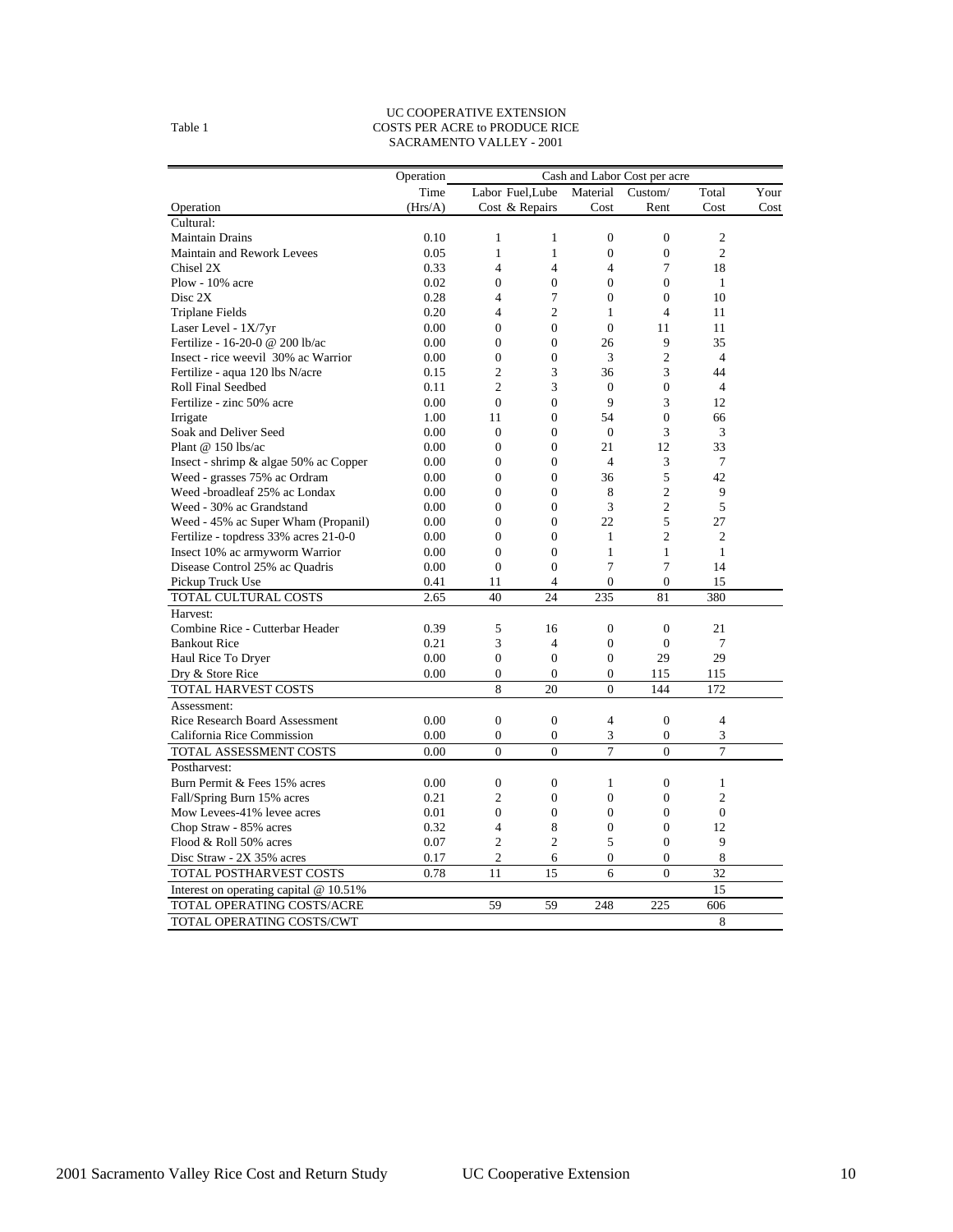#### UC COOPERATIVE EXTENSION Table 1. continued

|                                    | Operation | Cash and Labor Cost per acre |                  |                    |         |       |      |  |
|------------------------------------|-----------|------------------------------|------------------|--------------------|---------|-------|------|--|
|                                    | Time      |                              | Labor Fuel, Lube | Material           | Custom/ | Total | Your |  |
| Operation                          | (Hrs/A)   | Cost                         | & Repairs        | Cost               | Rent    | Cost  | Cost |  |
| <b>CASH OVERHEAD:</b>              |           |                              |                  |                    |         |       |      |  |
| Land Rent                          |           |                              |                  |                    |         | 169   |      |  |
| Office Expense                     |           |                              |                  |                    |         | 20    |      |  |
| <b>Liability Insurance</b>         |           |                              |                  |                    |         |       |      |  |
| <b>Property Taxes</b>              |           |                              |                  |                    |         | 12    |      |  |
| Property Insurance                 |           |                              |                  |                    |         | 8     |      |  |
| <b>Investment Repairs</b>          |           |                              |                  |                    |         | 3     |      |  |
| TOTAL CASH OVERHEAD COSTS          |           |                              |                  |                    |         | 213   |      |  |
| TOTAL CASH COSTS/ACRE              |           |                              |                  |                    |         | 818   |      |  |
| TOTAL CASH COSTS/CWT               |           |                              |                  |                    |         | 10    |      |  |
| <b>NON-CASH OVERHEAD</b>           |           | Per producing                |                  | <b>Annual Cost</b> |         |       |      |  |
| Investment                         |           | Acre                         |                  | Capital Recovery   |         |       |      |  |
| Land                               |           | 836                          |                  | 56                 |         | 56    |      |  |
| Fuel Tanks & Pumps                 |           | 14                           |                  |                    |         |       |      |  |
| Shop Building                      |           | 56                           |                  | 5                  |         | 5     |      |  |
| Shop Tools                         |           | 16                           |                  |                    |         |       |      |  |
| <b>Irrigation System</b>           |           | 9                            |                  |                    |         |       |      |  |
| <b>Tool Carrier</b>                |           | 20                           |                  | 2                  |         | 2     |      |  |
| Fuel Wagons                        |           | 5                            |                  | $\Omega$           |         | 0     |      |  |
| <b>Backhoe</b>                     |           | 12                           |                  |                    |         |       |      |  |
| Equipment                          |           | 448                          |                  | 57                 |         | 57    |      |  |
| TOTAL NON-CASH OVERHEAD COSTS/ACRE |           | 1,415                        |                  | 125                |         | 125   |      |  |
| <b>TOTAL COSTS/ACRE</b>            |           |                              |                  |                    |         | 944   |      |  |
| TOTAL COSTS/CWT                    |           |                              |                  |                    |         | 12    |      |  |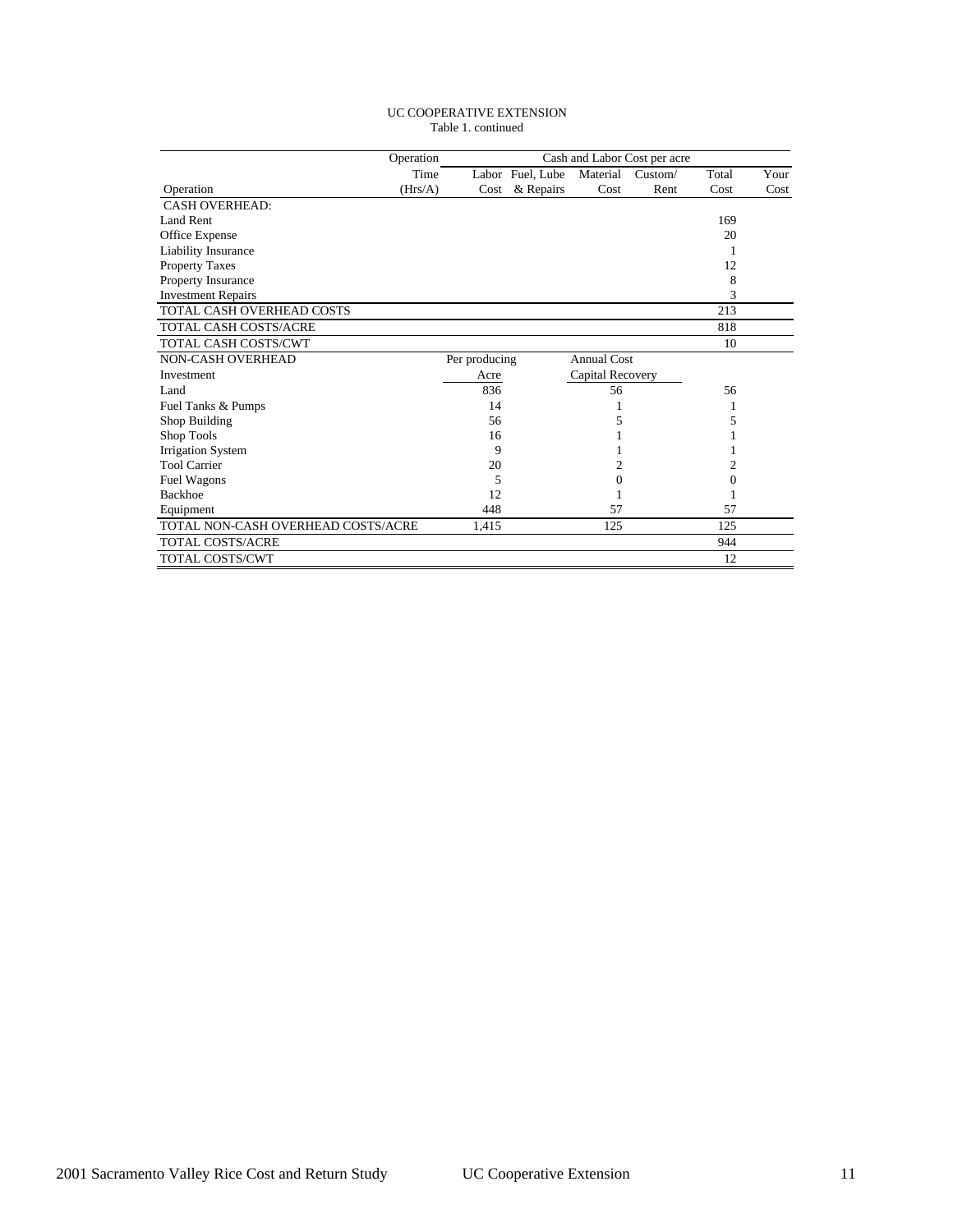|                                  |           | Applied Amt/Farm |              | Price or | Value or                 | Your |
|----------------------------------|-----------|------------------|--------------|----------|--------------------------|------|
|                                  | Rate/Acre | $/$ Acre         |              |          | Unit Cost/Unit Cost/Acre | Cost |
| <b>GROSS RETURNS</b>             |           |                  |              |          |                          |      |
| Rice                             |           | 80.00            | cwt          | 8.00     | 640                      |      |
| <b>USDA</b> Payment              |           | 55.14            | cwt          | 2.10     | 116                      |      |
| TOTAL GROSS RETURNS FOR RICE     |           |                  |              |          | 756                      |      |
| <b>OPERATING COSTS</b>           |           |                  |              |          |                          |      |
| Rent:                            |           |                  |              |          |                          |      |
| Tractor 200HP 4WD                |           | 0.29             | hr           | 32.00    | 9                        |      |
| Chisel Plow 16'                  |           | 0.29             | hr           | 8.25     | $\overline{c}$           |      |
| Fertilizer Rig                   |           |                  | $1.00$ each  | 3.00     | 3                        |      |
| Custom:                          |           |                  |              |          |                          |      |
| Air Appl - Dry Fertilizer        |           | 2.33             | cwt          | 4.30     | 10                       |      |
| Air Appl - Warrior               |           | 0.40             | acre         | 6.00     | $\overline{2}$           |      |
| Air Appl - Zinc                  |           | 0.50             | acre         | 6.00     | 3                        |      |
| Air Appl - Seed                  |           | 1.80             | cwt          | 6.75     | 12                       |      |
| Air Appl - Copper                |           | 0.50             | acre         | 6.00     | 3                        |      |
| Air Appl - Ordram                |           | 0.75             | acre         | 7.25     | 5                        |      |
| Air Appl - Londax                |           | 0.25             | acre         | 6.50     | $\overline{2}$           |      |
| Air Appl - Grandstand            |           | 0.30             | acre         | 6.50     | $\overline{c}$           |      |
| Air Appl - Quadris               |           | 1.00             | acre         | 7.25     | 7                        |      |
| Grnd Appl - Propanil (SuperWham) |           | 0.45             | acre         | 12.00    | 5                        |      |
| Laser Leveling                   |           | 0.14             | acre         | 75.00    | 11                       |      |
| Soaking - Seed                   |           | 1.50             | cwt          | 1.50     | $\overline{2}$           |      |
| Delivery - Seed                  |           | 1.80             | cwt          | 0.63     | 1                        |      |
| Contract:                        |           |                  |              |          |                          |      |
| Hauling                          |           | 95.34            | cwt          | 0.30     | 29                       |      |
| Drying Charge                    |           | 95.34            | cwt          | 0.73     | 70                       |      |
| <b>Storage Charge</b>            |           | 80.00            | cwt          | 0.57     | 46                       |      |
| Fertilizer:                      |           |                  |              |          |                          |      |
| $16-20-0$                        | 200.00    | 200.00           | lb           | 0.13     | 26                       |      |
| Ammonium Sulfate                 | 26.25     | 8.66             | lb N         | 0.08     | 1                        |      |
| Aqua Ammonia                     | 120.00    | 120.00           | lb N         | 0.30     | 36                       |      |
| Zinc Sulfate 36%                 | 50.00     | 25.00            | lb           | 0.35     | 9                        |      |
| Insecticide:                     |           |                  |              |          |                          |      |
| Warrior T                        | 3.10      | 1.24             | floz         | 2.73     | 3                        |      |
| Copper Sulfate                   | 10.00     | 5.00             | lb           | 0.84     | 4                        |      |
| Herbicide:                       |           |                  |              |          |                          |      |
| Ordram 15G                       | 30.00     | 22.50            | 1b           | 1.61     | 36                       |      |
| Londax 60 DF                     | 1.66      | 0.42             | <b>OZ</b>    | 18.73    | 8                        |      |
| Super Wham CA (Propanil)         | 6.00      | 2.70             | qt           | 8.16     | 22                       |      |
| Grandstand                       | 10.00     | 3.00             | floz         | 0.89     | 3                        |      |
| Fungicide:                       |           |                  |              |          |                          |      |
| Quadris                          | 12.30     | 3.08             | floz         | 2.35     | 7                        |      |
| Irrigation:                      |           |                  |              |          |                          |      |
| Water                            |           | 1.00             | acre         | 54.13    | 54                       |      |
| Water - Straw Mgmt               |           | 0.50             | acre         | 10.00    | 5                        |      |
| Seed:                            |           |                  |              |          |                          |      |
| Seed - Rice                      | 1.50      | 1.50             | cwt          | 14.00    | 21                       |      |
| Assessment:                      |           |                  |              |          |                          |      |
| Rice Research Fee                |           | 80.00            | cwt          | 0.05     | $\overline{4}$           |      |
| <b>CA Rice Commission</b>        |           | 80.00            |              |          | 3                        |      |
| Burn Permit:                     |           |                  | cwt          | 0.04     |                          |      |
| <b>Burning Fees</b>              |           | 1.00             |              | 0.50     | 1                        |      |
| <b>Burn Permit</b>               |           | 1.00             | acre<br>acre | 0.04     | $\boldsymbol{0}$         |      |
|                                  |           |                  |              |          |                          |      |

#### UC COOPERATIVE EXTENSION Table 2 COSTS AND RETURNS PER ACRE to PRODUCE RICE SACRAMENTO VALLEY - 2001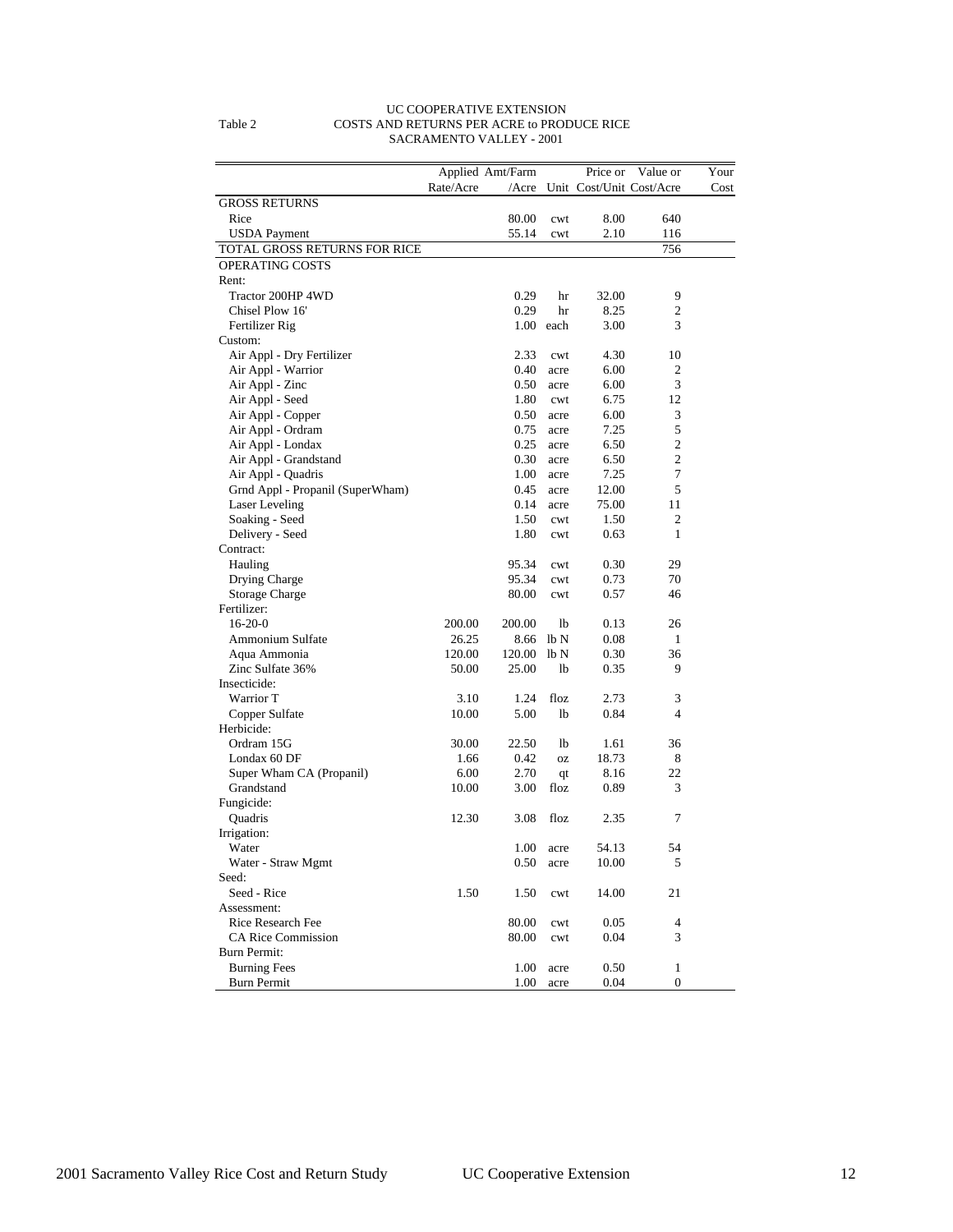#### UC COOPERATIVE EXTENSION Table 2. continued

|                                            |           | Quantity/ |     | Price or | Value or                 | Your |
|--------------------------------------------|-----------|-----------|-----|----------|--------------------------|------|
|                                            | Rate/acre | Acre      |     |          | Unit Cost/Unit Cost/Acre | Cost |
| Labor (machine)                            |           | 3.65      | hrs | 11.39    | 42                       |      |
| Labor (non-machine)                        |           | 1.57      | hrs | 11.39    | 18                       |      |
| Fuel - Gas                                 |           | 1.63      | gal | 1.51     | $\overline{2}$           |      |
| Fuel - Diesel                              |           | 33.28     | gal | 1.26     | 42                       |      |
| Lube                                       |           |           |     |          | 6                        |      |
| Machinery repair                           |           |           |     |          | 13                       |      |
| Interest on operating capital @ 10.51%     |           |           |     |          | 15                       |      |
| TOTAL OPERATING COSTS/ACRE                 |           |           |     |          | 605                      |      |
| TOTAL OPERATING COSTS/CWT                  |           |           |     |          | 8                        |      |
| NET RETURNS ABOVE OPERATING COSTS          |           |           |     |          | 150                      |      |
| <b>CASH OVERHEAD COSTS:</b>                |           |           |     |          |                          |      |
| Land Rent                                  |           |           |     |          | 169                      |      |
| Office Expense                             |           |           |     |          | 20                       |      |
| Liability Insurance                        |           |           |     |          | 1                        |      |
| <b>Property Taxes</b>                      |           |           |     |          | 12                       |      |
| Property Insurance                         |           |           |     |          | 8                        |      |
| <b>Investment Repairs</b>                  |           |           |     |          | 3                        |      |
| TOTAL CASH OVERHEAD COSTS/ACRE             |           |           |     |          | 213                      |      |
| <b>TOTAL CASH COSTS/ACRE</b>               |           |           |     |          | 818                      |      |
| TOTAL CASH COSTS/CWT                       |           |           |     |          | 10                       |      |
| NON-CASH OVERHEAD COSTS (Capital Recovery) |           |           |     |          |                          |      |
| Land                                       |           |           |     |          | 56                       |      |
| Fuel Tanks & Pumps                         |           |           |     |          | 1                        |      |
| Shop Building                              |           |           |     |          | 5                        |      |
| Shop Tools                                 |           |           |     |          | 1                        |      |
| <b>Irrigation System</b>                   |           |           |     |          | 1                        |      |
| <b>Tool Carrier</b>                        |           |           |     |          | 2                        |      |
| Fuel Wagons                                |           |           |     |          | 1                        |      |
| <b>Backhoe</b>                             |           |           |     |          | 1                        |      |
| Equipment                                  |           |           |     |          | 57                       |      |
| TOTAL NON-CASH OVERHEAD COSTS/ACRE         |           |           |     |          | 125                      |      |
| <b>TOTAL COSTS/ACRE</b>                    |           |           |     |          | 944                      |      |
| <b>TOTAL COSTS/CWT</b>                     |           |           |     |          | 12                       |      |
| NET RETURNS ABOVE TOTAL COSTS              |           |           |     |          | $-188$                   |      |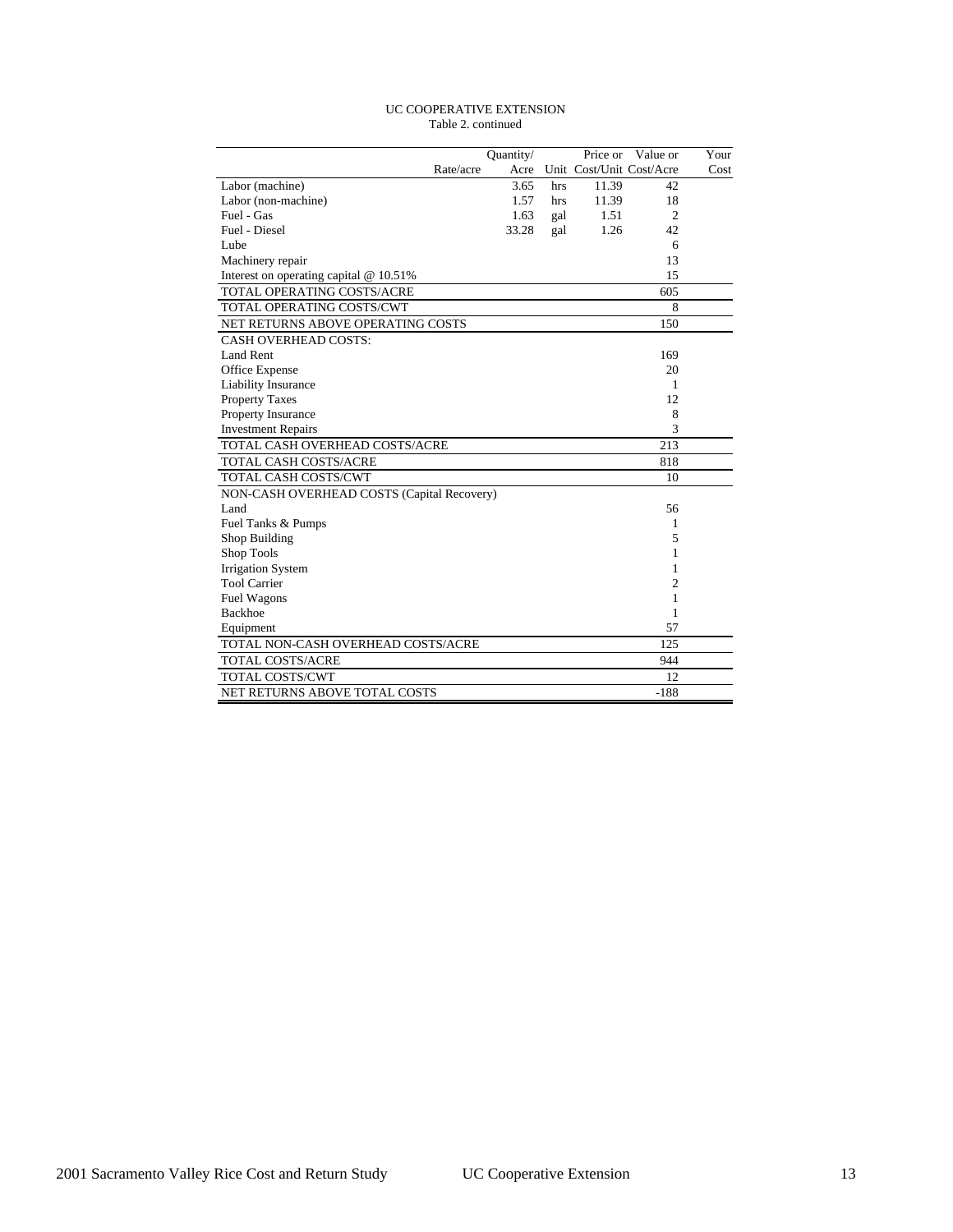#### UC COOPERATIVE EXTENSION Table 3 MONTHLY CASH COSTS PER ACRE to PRODUCE RICE SACRAMENTO VALLEY - 2001

| Beginning FEB 01                        |                  | FEB MAR APR MAY  |                  |                | <b>JUN</b>     |                  | <b>JUL AUG</b> | SEP            |                  | OCT NOV DEC    |                  |                  | JAN TOTAL           |
|-----------------------------------------|------------------|------------------|------------------|----------------|----------------|------------------|----------------|----------------|------------------|----------------|------------------|------------------|---------------------|
| Ending JAN 02                           | 01               | 01               | 01               | 01             | 01             | 01               | 01             | 01             | 01               | 01             | 01               | 02               |                     |
| Cultural:                               |                  |                  |                  |                |                |                  |                |                |                  |                |                  |                  |                     |
| <b>Maintain Drains</b>                  | $\mathfrak{2}$   |                  | $\overline{2}$   |                |                |                  |                |                |                  |                |                  |                  | 2<br>$\overline{c}$ |
| Maintain and Rework Levee               |                  |                  |                  |                |                |                  |                |                |                  |                |                  |                  | 18                  |
| Chisel 2X<br>Disc 2X                    |                  |                  | 18<br>10         |                |                |                  |                |                |                  |                |                  |                  | 10                  |
|                                         |                  |                  | 11               |                |                |                  |                |                |                  |                |                  |                  | 11                  |
| Triplane Fields<br>Laser Level - 1X/7yr |                  |                  | 11               |                |                |                  |                |                |                  |                |                  |                  | 11                  |
| Fertilize - 16-20-0 @ 200 lb/ac         |                  |                  | 35               |                |                |                  |                |                |                  |                |                  |                  | 35                  |
| Insect - RiceWeevil                     |                  |                  |                  | 4              |                |                  |                |                |                  |                |                  |                  | $\overline{4}$      |
| Fertilize - aqua 120 lb/ac              |                  |                  | 44               |                |                |                  |                |                |                  |                |                  |                  | 44                  |
| Roll Final Seedbed                      |                  |                  | $\overline{4}$   |                |                |                  |                |                |                  |                |                  |                  | 4                   |
| Fertilize - zinc 50% acre               |                  |                  | 12               |                |                |                  |                |                |                  |                |                  |                  | 12                  |
| Irrigate                                |                  |                  |                  | 13             | 13             | 13               | 13             | 13             |                  |                |                  |                  | 66                  |
| Soak and Deliver Seed                   |                  |                  |                  | 3              |                |                  |                |                |                  |                |                  |                  | $\mathfrak{Z}$      |
| Plant $@$ 150 lbs/ac                    |                  |                  |                  | 33             |                |                  |                |                |                  |                |                  |                  | 33                  |
| Insect Shrimp & algae 50% acre          |                  |                  |                  | 7              |                |                  |                |                |                  |                |                  |                  | $\tau$              |
| Weed - Grass 75% acre                   |                  |                  |                  | 42             |                |                  |                |                |                  |                |                  |                  | 42                  |
| Weed - Broadleaf 25% ac                 |                  |                  |                  | 9              |                |                  |                |                |                  |                |                  |                  | 9                   |
| Weed - 2d appl 30% acre                 |                  |                  |                  |                | 5              |                  |                |                |                  |                |                  |                  | $\sqrt{5}$          |
| Weed - 2d appl 45% ac                   |                  |                  |                  |                | 27             |                  |                |                |                  |                |                  |                  | 27                  |
| Fertilize - Topdress 33% ac             |                  |                  |                  |                |                | 2                |                |                |                  |                |                  |                  | $\sqrt{2}$          |
| Insect - armyworm 10% ac                |                  |                  |                  |                |                | $\mathbf{1}$     |                |                |                  |                |                  |                  | $\mathbf{1}$        |
| Disease 25% acre                        |                  |                  |                  |                |                | 14               |                |                |                  |                |                  |                  | 14                  |
| Plow - $10\%$ acre                      |                  |                  |                  |                |                |                  |                |                | 1                |                |                  |                  | $\mathbf{1}$        |
| Pickup Truck Use                        | 1                | 1                |                  | 1              | 1              | 1                | 1              | 1              | 1                | 1              | 1                | 1                | 15                  |
| TOTAL CULTURAL COSTS                    | $\overline{4}$   | $\mathbf{1}$     | 147              | 115            | 46             | 33               | 14             | 14             | $\overline{c}$   | $\mathbf{1}$   | $\mathbf{1}$     | $\mathbf{1}$     | 380                 |
| Harvest:                                |                  |                  |                  |                |                |                  |                |                |                  |                |                  |                  |                     |
| Combine Rice - Cutterbar                |                  |                  |                  |                |                |                  |                | 21             |                  |                |                  |                  | 21                  |
| <b>Bankout Rice</b>                     |                  |                  |                  |                |                |                  |                | 7              |                  |                |                  |                  | 7                   |
| Haul Rice To Dryer                      |                  |                  |                  |                |                |                  |                | 29             |                  |                |                  |                  | 29                  |
| Dry & Store Rice                        |                  |                  |                  |                |                |                  |                |                | 115              |                |                  |                  | 115                 |
| <b>Rice Research Board Assessment</b>   |                  |                  |                  |                |                |                  |                |                | 4                |                |                  |                  | 4                   |
| California Rice Commission              |                  |                  |                  |                |                |                  |                |                | 3                |                |                  |                  | 3                   |
| TOTAL HARVEST COSTS w/assessment        |                  |                  |                  |                |                |                  |                | 56             | 122              |                |                  |                  | 178                 |
| Postharvest:                            |                  |                  |                  |                |                |                  |                |                |                  |                |                  |                  |                     |
| Burn Permit & Fees 15% ac               |                  |                  |                  |                |                |                  |                |                | $\mathbf{1}$     |                |                  |                  | 1                   |
| Fall/Spring Burn 15% acre               |                  |                  |                  |                |                |                  |                |                | $\mathfrak{2}$   |                |                  |                  | $\boldsymbol{2}$    |
| Mow Levees-41% levee acre               |                  |                  |                  |                |                |                  |                |                | $\mathbf{0}$     |                |                  |                  | $\mathbf{0}$        |
| Chop Straw - 85% acres                  |                  |                  |                  |                |                |                  |                |                | 12               |                |                  |                  | 12                  |
| Flood & Roll 50% acres                  |                  |                  |                  |                |                |                  |                |                | 9                |                |                  |                  | 9                   |
| Disc Straw - 2X 35% acres               |                  |                  |                  |                |                |                  |                |                |                  | 8              |                  |                  | $\,8\,$             |
| TOTAL POSTHARVEST COSTS                 |                  |                  |                  |                |                |                  |                |                | 24               | 8              |                  |                  | 32                  |
| Interest on operating capital           | $\boldsymbol{0}$ | $\boldsymbol{0}$ | 1                | 2              | 3              | 3                | 3              | $\overline{4}$ | $-1$             | $\mathbf{0}$   | $\mathbf{0}$     | $\boldsymbol{0}$ | 15                  |
| TOTAL OPERATING COSTS/ACRE              | $\overline{4}$   | $\mathbf{1}$     | 148              | 117            | 49             | 36               | 18             | 74             | 147              | 9              | $\mathbf{1}$     | 1                | 606                 |
| TOTAL OPERATING COSTS/CWT               | $\mathbf{0}$     | $\mathbf{0}$     | $\overline{c}$   | $\mathbf{1}$   | $\mathbf{1}$   | $\Omega$         | $\overline{0}$ | $\mathbf{1}$   | $\overline{c}$   | $\mathbf{0}$   | $\overline{0}$   | $\overline{0}$   | 8                   |
| <b>OVERHEAD:</b>                        |                  |                  |                  |                |                |                  |                |                |                  |                |                  |                  |                     |
| Land Rent                               |                  |                  |                  |                |                |                  |                |                | 169              |                |                  |                  | 169                 |
| Office Expense                          | $\mathbf{2}$     | $\boldsymbol{2}$ | $\overline{c}$   | $\mathbf{2}$   | 2              | 2                | $\overline{c}$ | $\overline{c}$ | $\overline{2}$   | 2              | 2                | 2                | 20                  |
| Liability Insurance                     |                  |                  |                  |                |                |                  |                | $\mathbf{1}$   |                  |                |                  |                  | $\mathbf{1}$        |
| Property Taxes                          |                  |                  | 6                |                |                |                  |                |                |                  |                | 6                |                  | 12                  |
| Property Insurance                      |                  |                  |                  |                |                | 4                |                |                |                  |                |                  | 4                | $\,8\,$             |
| <b>Investment Repairs</b>               | $\boldsymbol{0}$ | $\boldsymbol{0}$ | $\boldsymbol{0}$ | $\mathbf{0}$   | 0              | $\boldsymbol{0}$ | 0              | 0              | $\boldsymbol{0}$ | $\overline{0}$ | $\boldsymbol{0}$ | $\overline{0}$   | $\mathfrak{Z}$      |
| TOTAL CASH OVERHEAD COSTS               | $\mathfrak{2}$   | $\mathfrak{2}$   | 8                | $\overline{c}$ | $\mathfrak{2}$ | 6                | $\overline{c}$ | 3              | 171              | $\overline{c}$ | 8                | 6                | $\sqrt{213}$        |
| TOTAL CASH COSTS/ACRE                   | $\sqrt{5}$       | $\overline{3}$   | 157              | 119            | 51             | 42               | 19             | 78             | 317              | 11             | 9                | 7                | 818                 |
| TOTAL CASH COSTS/CWT                    | $\mathbf{0}$     | $\mathbf{0}$     | $\overline{c}$   | 1              | 1              | 1                | $\Omega$       | $\mathbf{1}$   | $\overline{4}$   | $\overline{0}$ | $\overline{0}$   | $\mathbf{0}$     | 10                  |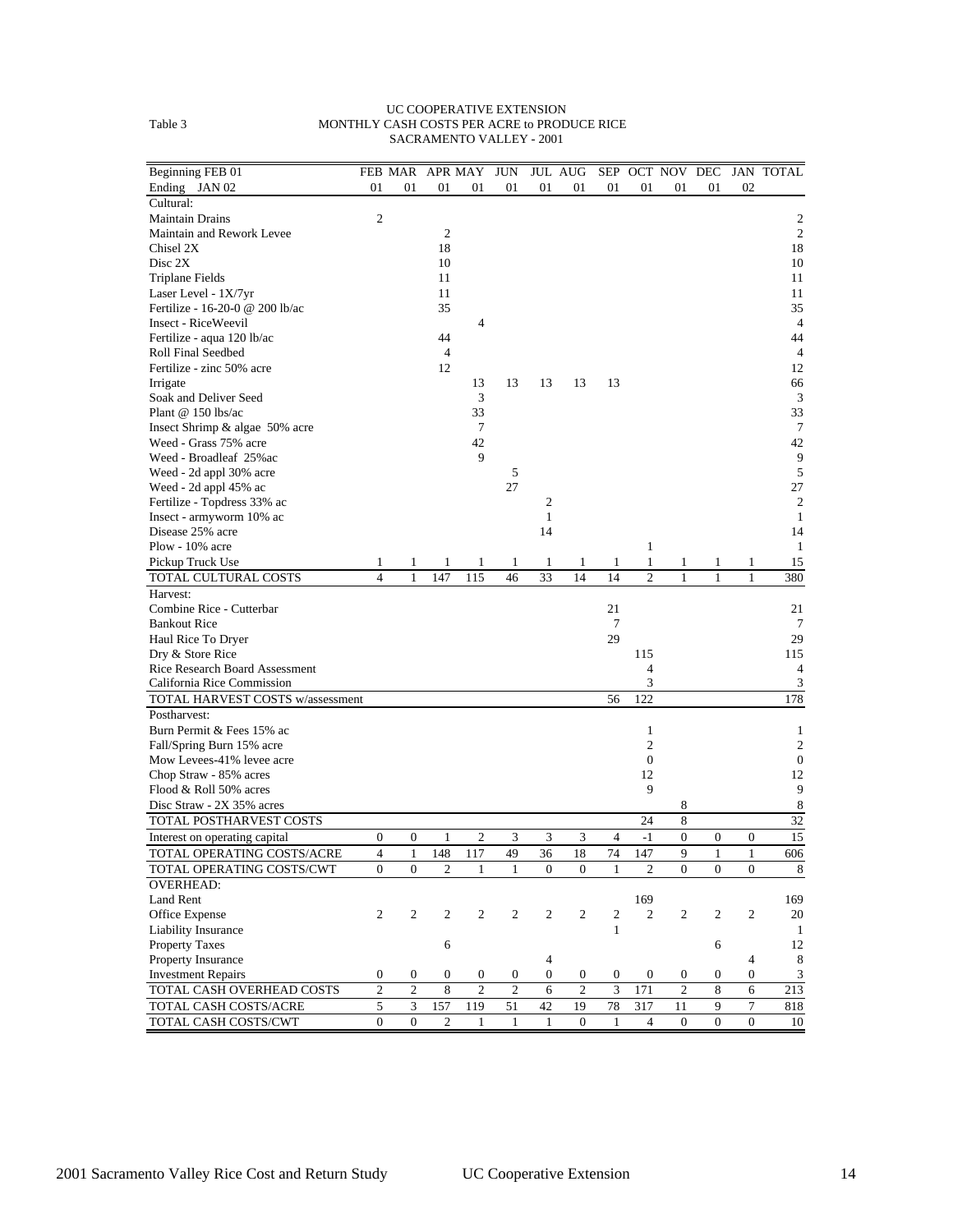#### UC COOPERATIVE EXTENSION Table 4. WHOLE FARM ANNUAL EQUIPMENT, INVESTMENT, and BUSINESS OVERHEAD COSTS SACRAMENTO VALLEY - 2001

#### ANNUAL EQUIPMENT COSTS

|                |                       |         |      |         |          | Cash Overhead |       |         |
|----------------|-----------------------|---------|------|---------|----------|---------------|-------|---------|
|                |                       |         | Yrs  | Salvage | Capital  | Insur-        |       |         |
| Yr             | Description           | Price   | Life | Value   | Recovery | ance          | Taxes | Total   |
| 01             | 200 HP 4WD Tractor    | 142,012 | 10   | 41,948  | 16,860   | 613           | 920   | 18,393  |
| 01             | 310 HP 4WD Tractor    | 191,514 | 10   | 56,570  | 22,738   | 826           | 1,240 | 24,804  |
| 01             | 90 HP Utility Tractor | 39,775  | 16   | 7,124   | 3,865    | 156           | 234   | 4,256   |
| 01             | Bankout SP 150 Cwt    | 79,365  | 10   | 14,035  | 10,113   | 311           | 467   | 10,891  |
| 01             | Chisel - 21'          | 13,581  | 10   | 2,402   | 1.731    | 53            | 80    | 1,864   |
| 0 <sub>1</sub> | Combine - No Head     | 190,000 | 7    | 51,705  | 28,858   | 805           | 1,209 | 30,871  |
| 0 <sub>1</sub> | Disc - Offset 21'     | 21,735  | 10   | 3,844   | 2,770    | 85            | 128   | 2,983   |
| 01             | Disc - Stubble 16'    | 20,774  | 10   | 3,674   | 2,647    | 81            | 122   | 2,851   |
| 01             | Disc Ridger - 12'     | 8,000   | 10   | 1,415   | 1,019    | 31            | 47    | 1,098   |
| $_{01}$        | Header - Conv. 18'    | 23,500  | 7    | 6,395   | 3,569    | 100           | 149   | 3,818   |
| 01             | Mower - Flail 12'     | 13,806  | 20   | 720     | 1,255    | 48            | 73    | 1,376   |
| 01             | Mower - Sicklebr7'    | 3,700   | 10   | 654     | 472      | 15            | 22    | 508     |
| 01             | Pickup - $1/2$ Ton    | 22,806  | 7    | 8,651   | 3,179    | 105           | 157   | 3,441   |
| 01             | Pickup - 3/4 Ton      | 24,906  | 7    | 9,448   | 3,471    | 114           | 172   | 3,758   |
| 01             | Plow 5 Bottom 16'     | 16,000  | 10   | 2,829   | 2,039    | 63            | 94    | 2,196   |
| 01             | Roller - Cage 22'     | 22,500  | 10   | 3,979   | 2,867    | 88            | 132   | 3,088   |
| 01             | Roller - Rice 22'     | 25,000  | 10   | 4,421   | 3,186    | 98            | 147   | 3,431   |
| 01             | Triplane 16'X30'      | 20,914  | 10   | 3,698   | 2,665    | 82            | 123   | 2,870   |
| 01             | V Ditcher             | 4,209   | 20   | 219     | 383      | 15            | 22    | 419     |
|                | <b>TOTAL</b>          | 884,097 |      | 223,731 | 113,686  | 3,689         | 5,539 | 122,914 |
|                | 40% of New Cost*      | 353,639 |      | 89,492  | 45,474   | 1,476         | 2,216 | 49,166  |

\*Used to reflect a mix of new and used equipment

#### ANNUAL INVESTMENT COSTS

|                          |         |      |         |                |        | Cash Overhead |               |        |
|--------------------------|---------|------|---------|----------------|--------|---------------|---------------|--------|
|                          |         |      |         |                |        |               |               |        |
|                          |         | Yrs  | Salvage | Capital        | Insur- |               |               |        |
| Description              | Price   | Life |         | Value Recovery | ance   |               | Taxes Repairs | Total  |
| <b>INVESTMENT</b>        |         |      |         |                |        |               |               |        |
| <b>Backhoe</b>           | 8.115   | 15   | 812     | 841            | 30     | 45            | 405           | 1,320  |
| Fuel Tanks & Pumps       | 10,000  | 20   |         | 922            | 33     | 50            | 275           | 1,280  |
| Fuel Wagon 2-550g        | 3.478   | 10   | 348     | 463            | 13     | 19            | 100           | 595    |
| <b>Irrigation System</b> | 6.000   | 20   |         | 553            | 20     | 30            | $\Omega$      | 603    |
| Land                     | 585,000 | 40   | 585,000 | 39,195         | 3.896  | 5,850         | $\mathbf{0}$  | 48,941 |
| Shop Building            | 39.253  | 20   |         | 3.619          | 131    | 196           | 785           | 4.731  |
| Shop Tools               | 11,330  | 20   | 1,133   | 1.016          | 42     | 62            | 227           | 1,347  |
| <b>Tool Carrier</b>      | 13,731  | 20   | 1.373   | 1,231          | 50     | 76            | 100           | 1,457  |
| <b>TOTAL INVESTMENT</b>  | 676,907 |      | 588,666 | 47,841         | 4,214  | 6.328         | 1.892         | 60.275 |

#### ANNUAL BUSINESS OVERHEAD COSTS

|                            | Units/ |      | Price/ | Total   |
|----------------------------|--------|------|--------|---------|
| Description                | Farm   | Unit | Unit   | Cost    |
| <b>Land Rent</b>           | 525    | acre | 225.00 | 118.125 |
| <b>Liability Insurance</b> | 720    | acre | 1.35   | 972     |
| Office Expense             | 700    | acre | 20.00  | 14,000  |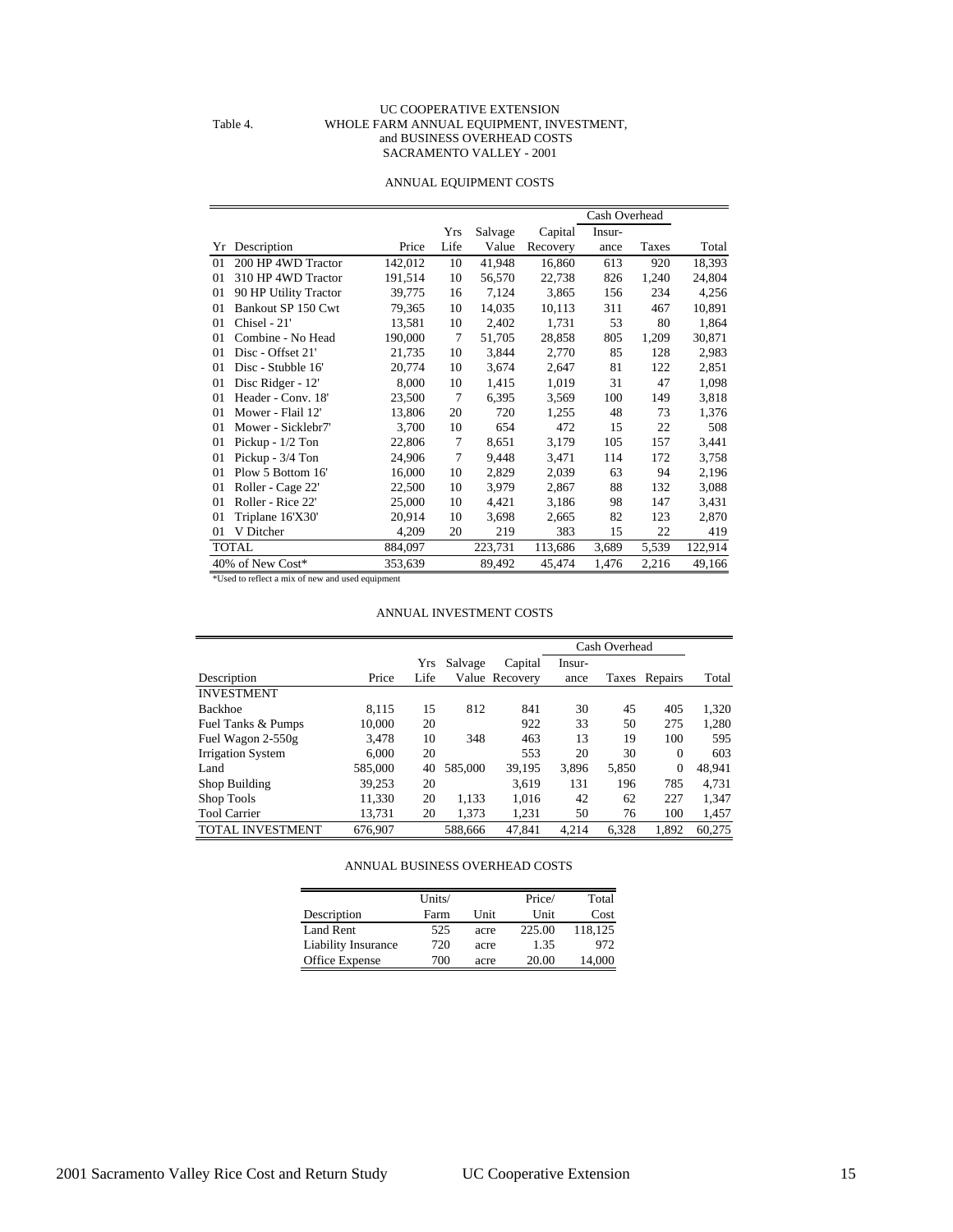#### UC COOPERATIVE EXTENSION Table 5 HOURLY EQUIPMENT COSTS SACRAMENTO VALLEY - 2001

|    |                       |        | <b>COSTS PER HOUR</b> |               |       |         |           |       |          |  |
|----|-----------------------|--------|-----------------------|---------------|-------|---------|-----------|-------|----------|--|
|    |                       | Actual |                       | Cash Overhead |       |         | Operating |       |          |  |
|    |                       | Hours  | Capital               | Insur-        |       |         | Fuel $\&$ | Total | Total    |  |
| Yr | Description           | Used   | Recovery              | ance          | Taxes | Repairs | Lube      | Oper. | Costs/Hr |  |
| 01 | 200 HP 4WD Tractor    | 937.70 | 7.19                  | 0.26          | 0.39  | 2.44    | 16.82     | 19.26 | 27.10    |  |
| 01 | 310 HP 4WD Tractor    | 131.00 | 69.41                 | 2.52          | 3.79  | 3.29    | 26.07     | 29.36 | 105.08   |  |
| 01 | 90 HP Utility Tractor | 84.70  | 18.26                 | 0.74          | 1.11  | 1.11    | 6.40      | 7.51  | 27.62    |  |
| 01 | Bankout SP 150 Cwt    | 288.80 | 14.01                 | 0.43          | 0.65  | 0.1     | 17.39     | 17.49 | 32.58    |  |
| 01 | Chisel - 21'          | 107.70 | 6.43                  | 0.20          | 0.30  | 1.9     | 0.00      | 1.90  | 8.82     |  |
| 01 | Combine - No Head     | 427.10 | 27.03                 | 0.75          | 1.13  | 9.37    | 25.23     | 34.60 | 63.51    |  |
| 01 | Disc - Offset 21'     | 196.00 | 5.65                  | 0.17          | 0.26  | 2.33    | 0.00      | 2.33  | 8.42     |  |
| 01 | Disc - Stubble 16'    | 119.10 | 8.89                  | 0.27          | 0.41  | 2.23    | 0.00      | 2.23  | 11.80    |  |
| 01 | Disc Ridger - 12'     | 35.00  | 11.65                 | 0.36          | 0.54  | 0.86    | 0.00      | 0.86  | 13.40    |  |
| 01 | Header - Conv. 18'    | 270.10 | 5.29                  | 0.15          | 0.22  | 2.53    | 0.00      | 2.53  | 8.18     |  |
| 01 | Mower - Flail 12'     | 224.20 | 2.24                  | 0.09          | 0.13  | 3.44    | 0.00      | 3.44  | 5.89     |  |
| 01 | Mower - Sicklebr7'    | 7.00   | 27.02                 | 0.83          | 1.25  | 1.01    | 0.00      | 1.01  | 30.11    |  |
| 01 | Pickup - $1/2$ Ton    | 284.90 | 4.46                  | 0.15          | 0.22  | 1.11    | 3.47      | 4.58  | 9.41     |  |
| 01 | Pickup - 3/4 Ton      | 284.90 | 4.87                  | 0.16          | 0.24  | 1.21    | 3.47      | 4.68  | 9.96     |  |
| 01 | Plow 5 Bottom 16'     | 14.10  | 57.68                 | 1.77          | 2.66  | 2.94    | 0.00      | 2.94  | 65.05    |  |
| 01 | Roller - Cage 22'     | 46.70  | 24.57                 | 0.76          | 1.13  | 1.7     | 0.00      | 1.70  | 28.16    |  |
| 01 | Roller - Rice 22'     | 77.00  | 16.55                 | 0.51          | 0.76  | 1.89    | 0.00      | 1.89  | 19.71    |  |
| 01 | Triplane 16'X30'      | 141.40 | 7.54                  | 0.23          | 0.35  | 2.12    | 0.00      | 2.12  | 10.24    |  |
| 01 | V Ditcher             | 70.00  | 2.19                  | 0.08          | 0.13  | 0.7     | 0.00      | 0.70  | 3.09     |  |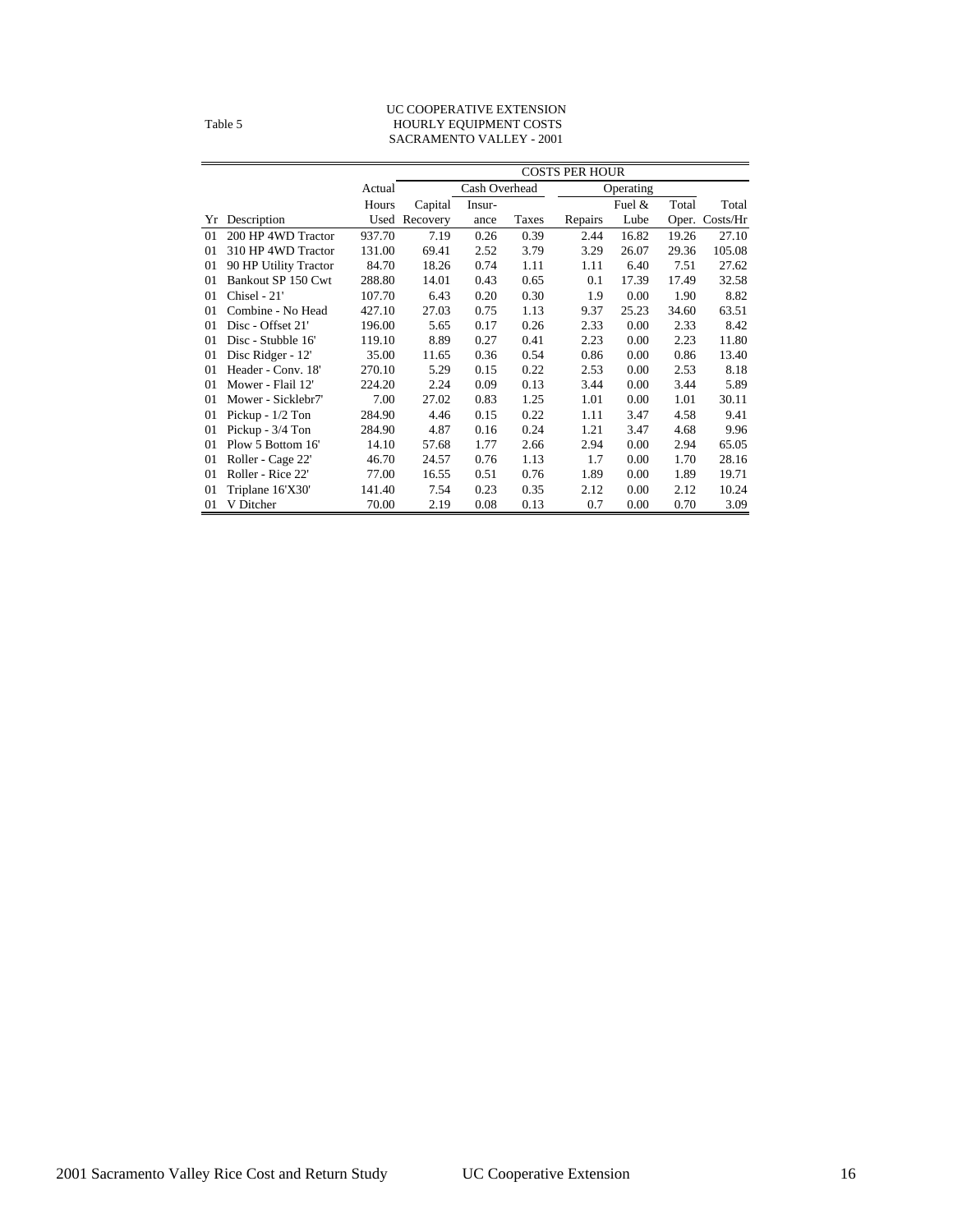#### UC COOPERATIVE EXTENSION Table 6. RANGING ANALYSIS WITH USDA PAYMENT SACRAMENTO VALLEY - 2001

|                               |       |       |       | YIELD (cwt/acre) |       |       |        |
|-------------------------------|-------|-------|-------|------------------|-------|-------|--------|
|                               | 56.00 | 64.00 | 72.00 | 80.00            | 88.00 | 96.00 | 104.00 |
| <b>OPERATING COSTS/ACRE:</b>  |       |       |       |                  |       |       |        |
| Cultural Cost                 | 380   | 380   | 380   | 380              | 380   | 380   | 380    |
| Harvest Cost                  | 153   | 162   | 171   | 181              | 190   | 200   | 209    |
| <b>Assessment Cost</b>        | 6     |       |       | 7                | 8     | 8     | 9      |
| <b>Postharvest Cost</b>       | 32    | 32    | 32    | 32               | 32    | 32    | 32     |
| Interest on operating capital | 15    | 15    | 15    | 15               | 15    | 15    | 15     |
| TOTAL OPERATING COSTS/ACRE    | 586   | 596   | 606   | 616              | 626   | 635   | 645    |
| TOTAL OPERATING COSTS/CWT     | 8.37  | 7.95  | 7.57  | 7.24             | 6.95  | 6.69  | 6.45   |
| CASH OVERHEAD COSTS/ACRE      | 213   | 213   | 213   | 213              | 213   | 213   | 213    |
| <b>TOTAL CASH COSTS/ACRE</b>  | 799   | 808   | 818   | 828              | 838   | 848   | 858    |
| <b>TOTAL CASH COSTS/CWT</b>   | 11.41 | 10.78 | 10.23 | 9.74             | 9.31  | 8.93  | 8.58   |
| NON-CASH OVERHEAD COSTS/ACRE  | 125   | 125   | 125   | 125              | 125   | 126   | 126    |
| <b>TOTAL COSTS/ACRE</b>       | 924   | 934   | 944   | 954              | 964   | 974   | 984    |
| <b>TOTAL COSTS/CWT</b>        | 13.19 | 12.45 | 11.79 | 11.22            | 10.71 | 10.25 | 9.84   |

#### COSTS PER ACRE AT VARYING YIELD TO PRODUCE RICE

| NET RETURNS PER ACRE ABOVE OPERATING COSTS FOR RICE |  |  |  |
|-----------------------------------------------------|--|--|--|
|-----------------------------------------------------|--|--|--|

| Price                  | Crop Yield (cwt/acre) |       |       |       |       |       |        |  |  |
|------------------------|-----------------------|-------|-------|-------|-------|-------|--------|--|--|
| $\sqrt{\frac{2}{\pi}}$ | 70.00                 | 75.00 | 80.00 | 85.00 | 90.00 | 95.00 | 100.00 |  |  |
| 6.00                   | $-50$                 | $-30$ | $-10$ | 10    | 30    | 50    | 70     |  |  |
| 7.00                   | 20                    | 45    | 70    | 95    | 120   | 145   | 170    |  |  |
| 8.00                   | 90                    | 120   | 150   | 180   | 210   | 240   | 270    |  |  |
| 9.00                   | 160                   | 195   | 230   | 265   | 300   | 335   | 370    |  |  |
| 10.00                  | 230                   | 270   | 310   | 350   | 390   | 430   | 470    |  |  |
| 11.00                  | 300                   | 345   | 390   | 435   | 480   | 525   | 570    |  |  |
| 12.00                  | 370                   | 420   | 470   | 520   | 570   | 620   | 670    |  |  |

#### NET RETURN PER ACRE ABOVE CASH COST FOR RICE

| Price | Crop Yield (cwt/acre) |        |        |        |        |        |        |  |
|-------|-----------------------|--------|--------|--------|--------|--------|--------|--|
| S/cwt | 70.00                 | 75.00  | 80.00  | 85.00  | 90.00  | 95.00  | 100.00 |  |
| 6.00  | $-263$                | $-243$ | $-223$ | $-202$ | $-182$ | $-162$ | $-142$ |  |
| 7.00  | $-193$                | $-168$ | $-143$ | $-117$ | $-92$  | $-67$  | $-42$  |  |
| 8.00  | $-123$                | $-93$  | $-63$  | $-32$  | $-2$   | 28     | 58     |  |
| 9.00  | $-53$                 | $-18$  | 17     | 53     | 88     | 123    | 158    |  |
| 10.00 | 17                    | 57     | 97     | 138    | 178    | 218    | 258    |  |
| 11.00 | 87                    | 132    | 177    | 223    | 268    | 313    | 358    |  |
| 12.00 | 157                   | 207    | 257    | 308    | 358    | 408    | 458    |  |

#### NET RETURNS PER ACRE ABOVE TOTAL COST FOR RICE

| Price             | Crop Yield (cwt/acre) |        |        |        |        |        |        |  |  |  |
|-------------------|-----------------------|--------|--------|--------|--------|--------|--------|--|--|--|
| $\sqrt{\text{c}}$ | 70.00                 | 75.00  | 80.00  | 85.00  | 90.00  | 95.00  | 100.00 |  |  |  |
| 6.00              | $-388$                | $-368$ | $-348$ | $-328$ | $-308$ | $-288$ | $-268$ |  |  |  |
| 7.00              | $-318$                | $-293$ | $-268$ | $-243$ | $-218$ | $-193$ | $-168$ |  |  |  |
| 8.00              | $-248$                | $-218$ | $-188$ | $-158$ | $-128$ | $-98$  | -68    |  |  |  |
| 9.00              | $-178$                | $-143$ | $-108$ | $-73$  | $-38$  | $-3$   | 32     |  |  |  |
| 10.00             | $-108$                | $-68$  | $-28$  | 12     | 52     | 92     | 132    |  |  |  |
| 11.00             | $-38$                 |        | 52     | 97     | 142    | 187    | 232    |  |  |  |
| 12.00             | 32                    | 82     | 132    | 182    | 232    | 282    | 332    |  |  |  |

÷,

 $\overline{a}$